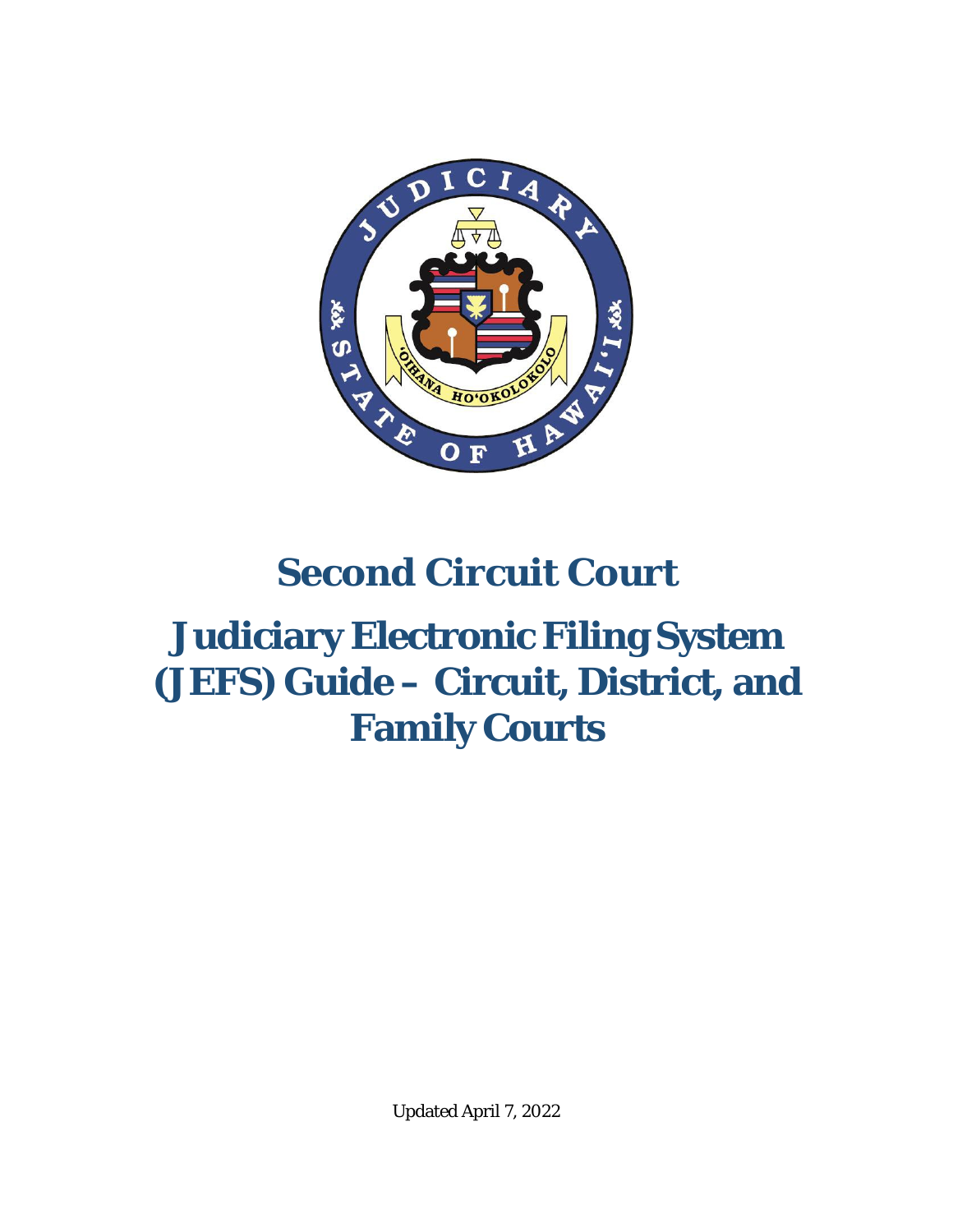# <span id="page-1-0"></span>Table of Contents

| Contact                                                                                |
|----------------------------------------------------------------------------------------|
|                                                                                        |
| APPENDIX B: Docket Code Listing for Circuit, Family and District Court Civil Cases  15 |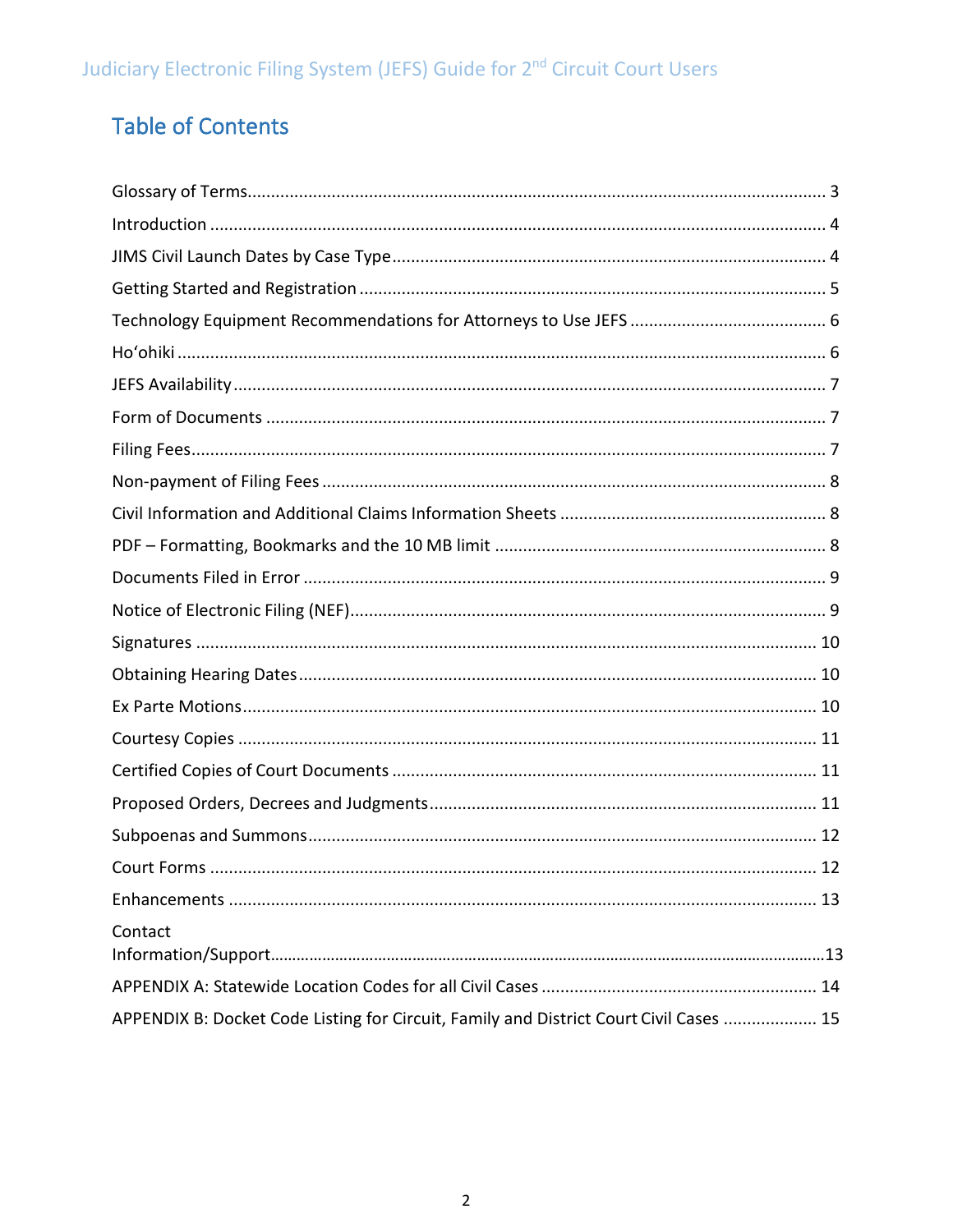# <span id="page-2-0"></span>Glossary of Terms

- efile Electronically file documents through JEFS.
- FAQ Frequently asked questions.
- HEFSR Hawaiʻi Electronic Filing and Service Rules.
- Hoʻohiki To be replaced by JIMS, Hoʻohiki is the Judiciary's database of limited civil case information from court records filed in the circuit, family, and district courts available to the public via the internet.
- HRCP Hawaiʻi Rules of Civil Procedure.
- JEFS Judiciary Electronic Filing System.
- JEFS User An individual with a valid JEFS login and password.
- JIMS Judiciary Information Management System -- the casemanagement system developed by the Hawaiʻi Judiciary to record information and documents relatedto all cases filed in the courts in the State of Hawai'i.
- NAP Notice of adding party that is generated automatically when an attorney is added to a case in JEFS.
- NEF Notice of electronic filing that is generated automatically when a documentis filed electronically through JEFS or JIMS.
- NOC Notice of Correction.
- NOCD Notice of Court Date.
- PDF Adobe Portable Document Format.
- RCCH Rules of the Circuit Courts, State of Hawai'i.
- "/s/" A signature for efiled documents by JEFS Users (e.g., "/s/ Jane Lawyer").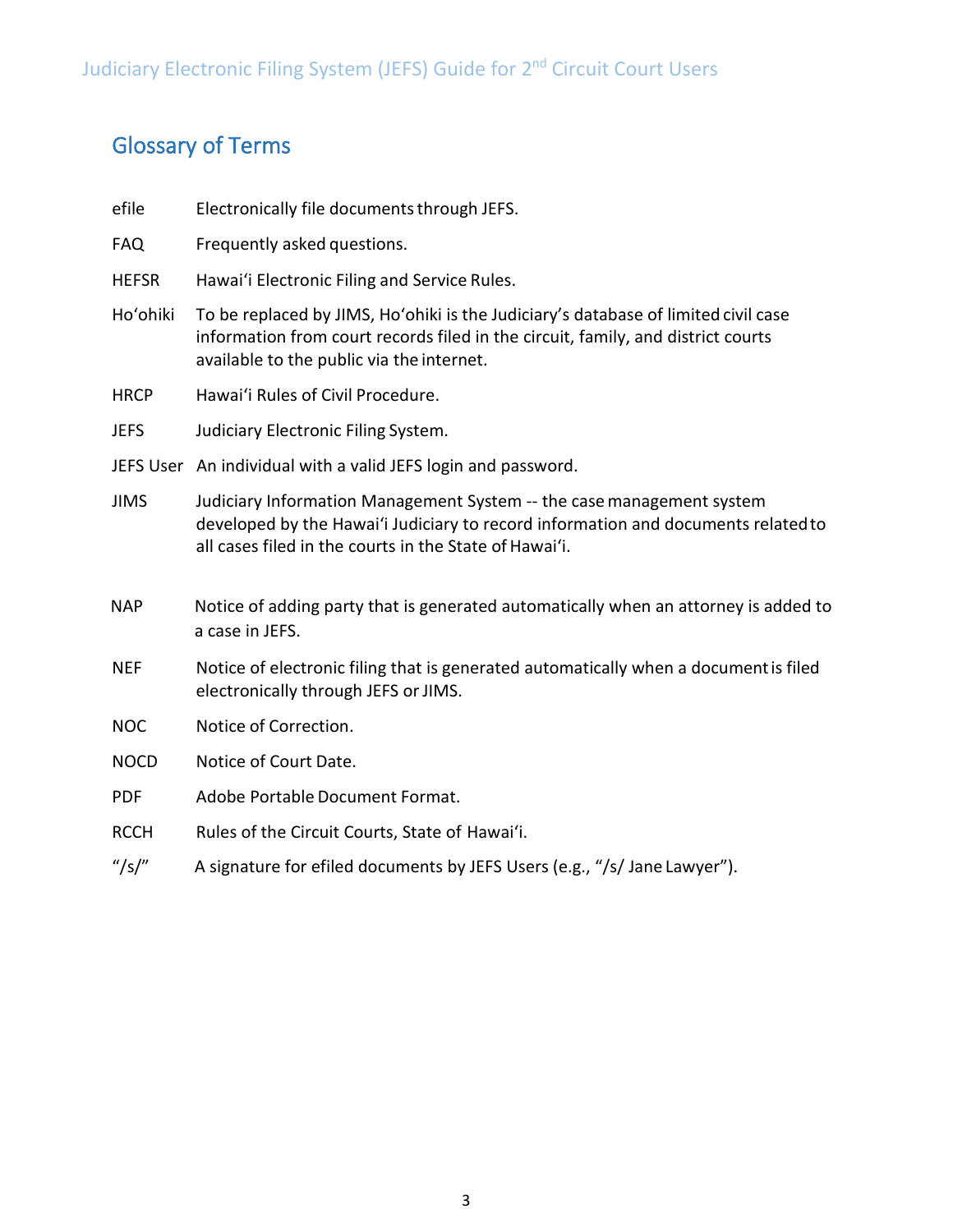# Introduction

This guide contains general information and technical guidelines for electronic filing in the Judiciary's Electronic Filing System (JEFS) for civil cases filed in the Circuit, Family, and District Courts of the Second Circuit.

It was developed to provide JEFS Users with a source for practical and convenient information to ease the transition to JEFS, but should not be relied upon as a source of legal authority. Court filings are subject to court rules and this guide is not a substitute for the applicable court rules in any civil lawsuit.

The Judiciary has more detailed information and materials available on its website to assist JEFS Users, including FAQs and a JEFS User Manual. These materials can be located at:

Circuit/District Courts:

<https://www.courts.state.hi.us/civiljefsinfo> Family Court: [https://www.courts.state.hi.us/family-court](https://www.courts.state.hi.us/family-court-civil-jefs-info-page)[civil-jefs-info-page](https://www.courts.state.hi.us/family-court-civil-jefs-info-page)

There are also training videos online for new JEFS Users. We urge you to review these materials to ease the transition to electronic filing for civil cases.

The guide will be updated periodically. JEFS Users are encouraged to check the Judiciary's website for the most current version.

# <span id="page-3-0"></span>JIMS Civil Launch Dates

The launch of JIMS Civil and start of attorney efiling in civil cases began on the following dates:

### **District Court Civil Cases: October 7, 2019**

Case Types include:

- Civil TROs
- Ignition Interlock
- Regular Claims
- Small Claims
- Special Proceedings Post- Conviction Relief

**Circuit Court Civil Cases: October 28, 2019**

Case Types include:

- Circuit Court Civil
- Conservatorship & Guardianship
- Conservatorship Proceeding
- \*Equity (all new cases are filed as Trust cases)
- \*Large Guardianship (all new cases are filed as Conservatorship Proceeding cases)
- \*Law (all new cases are filed as Circuit Court Civil cases)
- Mechanic and Materialman's Lien
- Prisoner Rights
- Probate
- \*Small Guardianship (all new cases are filed as Conservatorship Proceeding cases)
- Special Proceeding
- Trust
	- \*Documents associated to prior case types will remain status quo

### **Land and Tax Appeal Cases: November 8, 2019**

Case Types include:

- Land
- Tax Appeal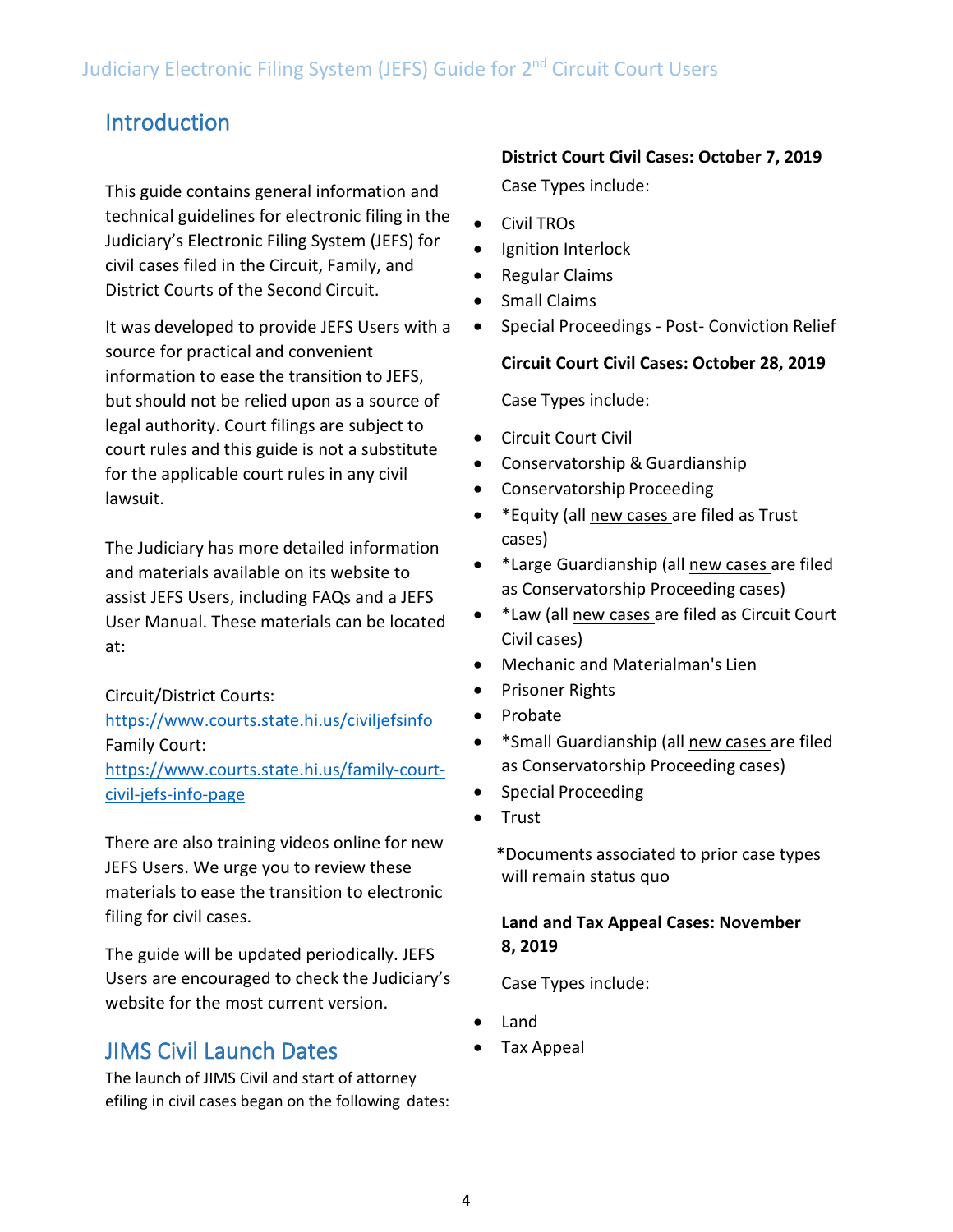### **Family Court Civil Cases: Will launch April 25, 2022**

Case Types include:

#### **Non-Confidential Cases:**

- Civil Union/Divorce
- Domestic Abuse
- Family Court Appeal (C.S.E.A)
- Gun Violence TRO
- Paternity
- Uniform Child Custody Jurisdiction and Enforcement Act (UCCJEA)
- Uniform Interstate Family Support (UIFS) **Confidential Cases:**
- Adoption
- Adult Abuse
- Family Court Miscellaneous
- Guardianship
- Termination of Parental Rights

### Getting Started and Registration

Attorneys are currently required to electronically file all documents relating to Circuit and District Court civil cases through JEFS. Beginning April 25, 2022 you will be required to efile Family Court civil cases, too.

To electronically file documents, attorneys must register online through the Judiciary's website. If you already have a JEFS User login and password for appellate, civil, or criminal cases, you may use your existing JEFS login/password to efile documents in Family Court civil cases and you do not need to reregister.

### **If you are not already a JEFS User, register online. There is no charge to register.**

- 1. Click "Efiling" from the Judiciary home page [\(https://www.coruts.state.hi.us\)](https://www.coruts.state.hi.us/).
- 2. Click "Judiciary Electronic Filing and Service System (JEFS) Login Page."
- 3. You will be directed to the JEFS login page where you must click "Register for Access."
- 4. You then must submit the requested information to obtain your login and password.

Law firms may designated a JFES Organization Administrator who will be able to:

- Approve and manage the attorney JEFS Users associated with the firm;
- Access all of the documents for cases in which a member of a firm is a party;
- File documents on behalf of an attorney.

To designate a JEFS Organization Administrator, the firm should send their request to: [dccrim.2dc@courts.hawaii.gov.](mailto:dccrim.2dc@courts.hawaii.gov)

For a JEFS Organization Administrator request form go to: [https://www.courts.state.hi.us/wp](https://www.courts.state.hi.us/wp-content/uploads/2019/08/JEFS-Org-Admin-Forms-2019.pdf)[content/uploads/2019/08/JEFS-Org-Admin-](https://www.courts.state.hi.us/wp-content/uploads/2019/08/JEFS-Org-Admin-Forms-2019.pdf)[Forms-2019.pdf](https://www.courts.state.hi.us/wp-content/uploads/2019/08/JEFS-Org-Admin-Forms-2019.pdf)

# Revised Hawai'i Family Court Rules, HEFSR, and HCRR

JEFS users should be aware of updated rule changes which can be found at [www.courts.hi.us,](http://www.courts.hi.us/) refer to the court rules section.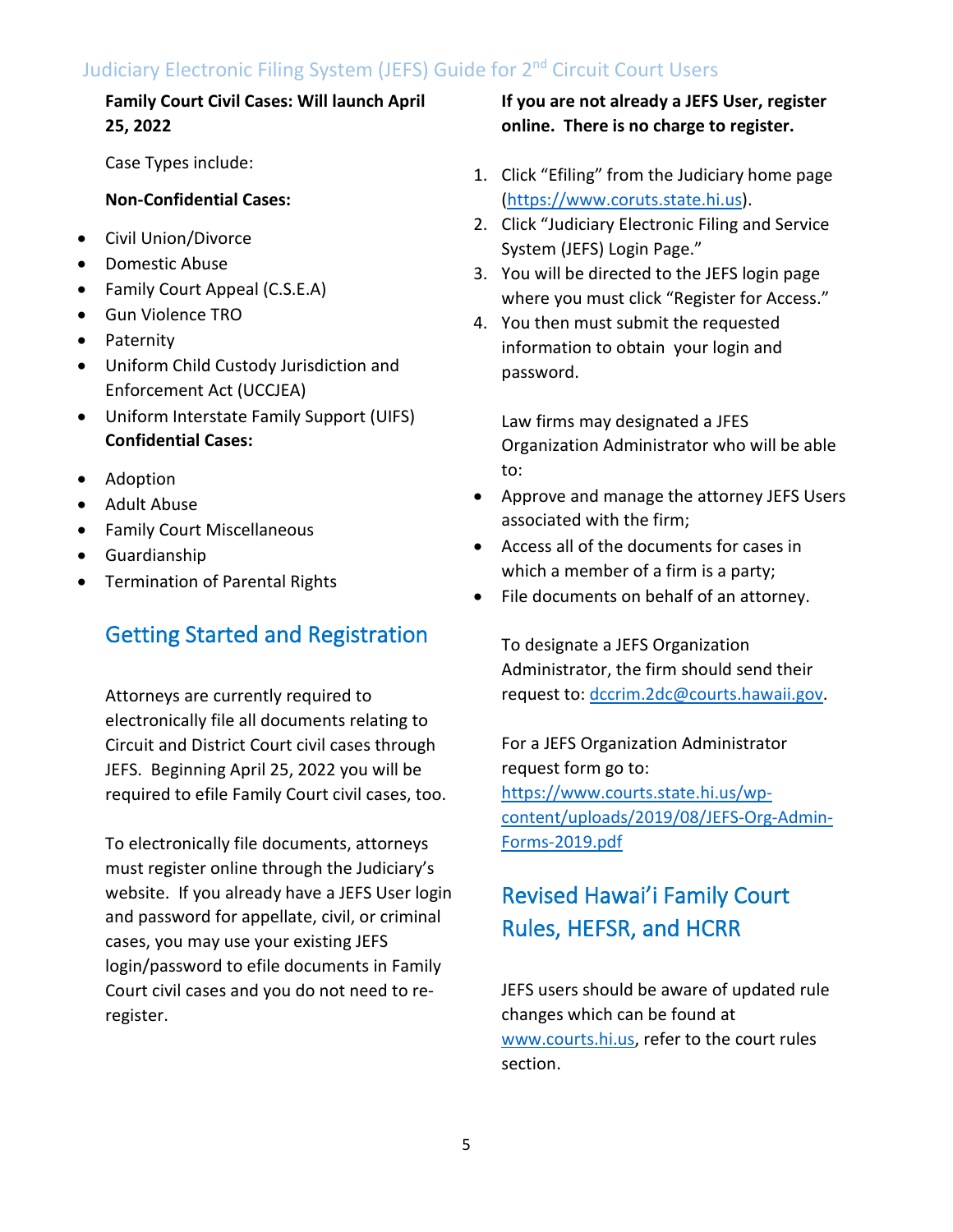In addition, Family Court practitioners should familiarize themselves with both the Hawai'i Electronic Filing and Service Rules (HEFSR) and Hawai'i Court Records Rules (HCRR). These rulesets govern e-filing and handling of the court documents in the digital environment of the Judiciary Information Management System (JIMS). NOTE: JEFS is one part of JIMS.

# Technology Requirements

If you or your information technology staff need more assistance, please call the **JIMS Help Line** at 808-244-2998 or email [dccrim.2dc@courts.hawaii.gov](mailto:dccrim.2dc@courts.hawaii.gov)

#### **Required:**

A personal computer that can support the following software and peripherals:

- Operating System: Windows 7 or higher or Mac OS X or higher
- At least one computer monitor
- One email address per JEFS User
- Word processor software such as Microsoft Word (recommended)
- An internet connection and web browser
- Adobe Acrobat Reader for reviewing court documents.

#### **Recommended:**

- A second monitor
- Chrome 44, Firefox 43, IE11 or Safari 9
- Adobe Acrobat Standard or Pro DC for editing/converting documents
- Scanner or Multi-Purpose Scanner/Copier/Printer which may be necessary to image and covert paper documents to electronic PDF format.

# Ho'ohiki Blackout Period

Approximately one week prior to the launch of JEFS/JIMS, data entry into the Judiciary's existing case management system will be suspended and there will be a blackout period to prepare for the transition and migration of data to JIMS. Consequently, the data that will be viewable online in Ho'ohiki will represent a "last snapshot" of case information prior to the blackout period.

During the blackout period one week prior to launch, court documents may still be filed at the courthouse and hearing dates for motions can still be obtained in the usual manner. **Please note that documents filed during the blackout period, newly scheduled court dates, minutes from hearings, etc., will not be viewable in Ho'ohiki.**

After the launch of JIMS Civil:

- Court documents that have been conventionally filed at the courthouse during the blackout period will be docketed by court staff into JIMS as PDF documents.
- Information relating to court events such as minutes from court hearings during the blackout period, will be manually entered into JIMS by the court staff.
- It will take the court staff some time to complete this work from the blackout period and your patience is greatly appreciated.

### **Once JIMS launches, information previously filed in Family Court cases will no longer be available in Ho'ohiki.**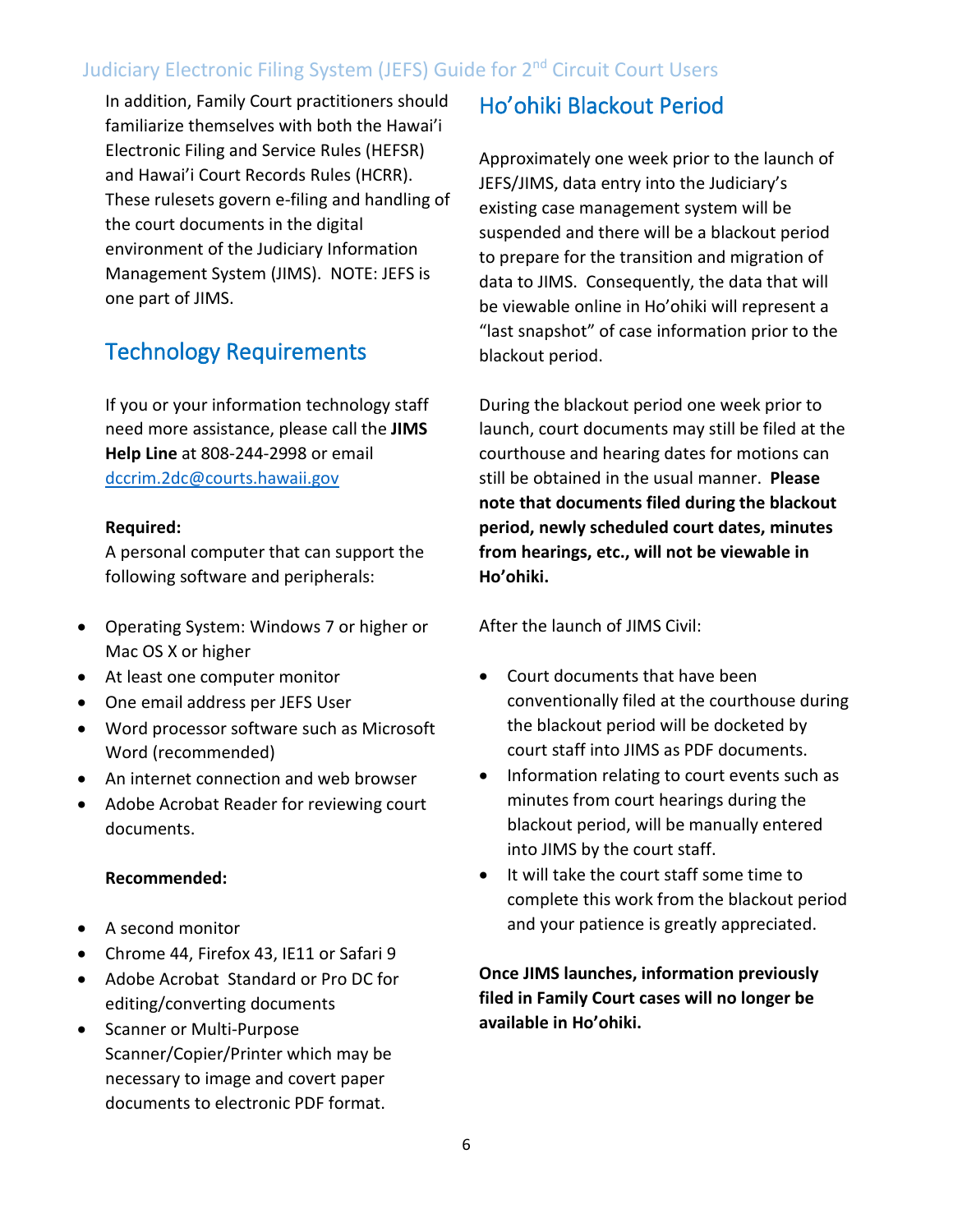# JEFS Availability

JEFS is available every day, including holidays and weekends; except during maintenance periods:

- Monday through Saturday, midnight to 4 a.m.
- Sundays, midnight to noon.

Efiling may slow down prior to system maintenance possibly due to efiling volume, network, and other technical variables outside of JEFS and could cause the efiling submission to fail. To avoid this, JEFS Users should provide sufficient time to address technical issues prior to filing deadlines.

If JEFS is unavailable due to technical problems, users should submit a paper document to the appropriate court clerk for uploading. If JEFS is unavailable due to natural disaster or unforeseen circumstances that cause closure of the courts, filing deadlines may be extended by the order of the Chief Justice. JEFS Users should check the Judiciary website for special orders extending deadlines.

**Note: JEFS Users will be automatically logged out of the system after 60 minutes of inactivity.**

# Removing JEFS User from Old/Terminated cases

For Family Court practitioners refer to HFCR Rule 87(b)(2), and HFCR Rule 87(a) regarding requests to remove an attorney of record in a case. The termination of a case in JIMS does not automatically remove an attorney as the attorney of record for the case.

An attorney accessing case(s) in which they no longer represent a client may violate statutes/rules relating to confidentiality.

## Form of Documents

The first page of each efiled document must have at least a three-inch top margin or a threeinch-by-three-inch space in the top right corner to accommodate the electric JIMS filing stamp. The bottom margins must be at least one inch for the JIMS certification stamp.

# Sealed vs. In-Camera Documents

When efiling a document, an attorney has the option to file a document as "Sealed" or "In-Camera."

If the attorney selections "Seal," then the document will only be accessible to the parties on the case.

If the attorney selects "In-Camera," then only the assigned Judge and their designated employees will be able to view the document. The Court may order that certain parties can view the document in JEFS.

If you have any questions about the form of efiled documents, please contact the JIMS Help Line at 808-244-2998 or email [dccrim.2dc@courts.hawaii.gov.](mailto:dccrim.2dc@courts.hawaii.gov)

# Filing Fees

Attorneys may pay filing fees by credit card at the time of efiling by using the Hawai'i Information Consortium (HIC) secure line credit card system. HIC charges a 2.6% processing fee.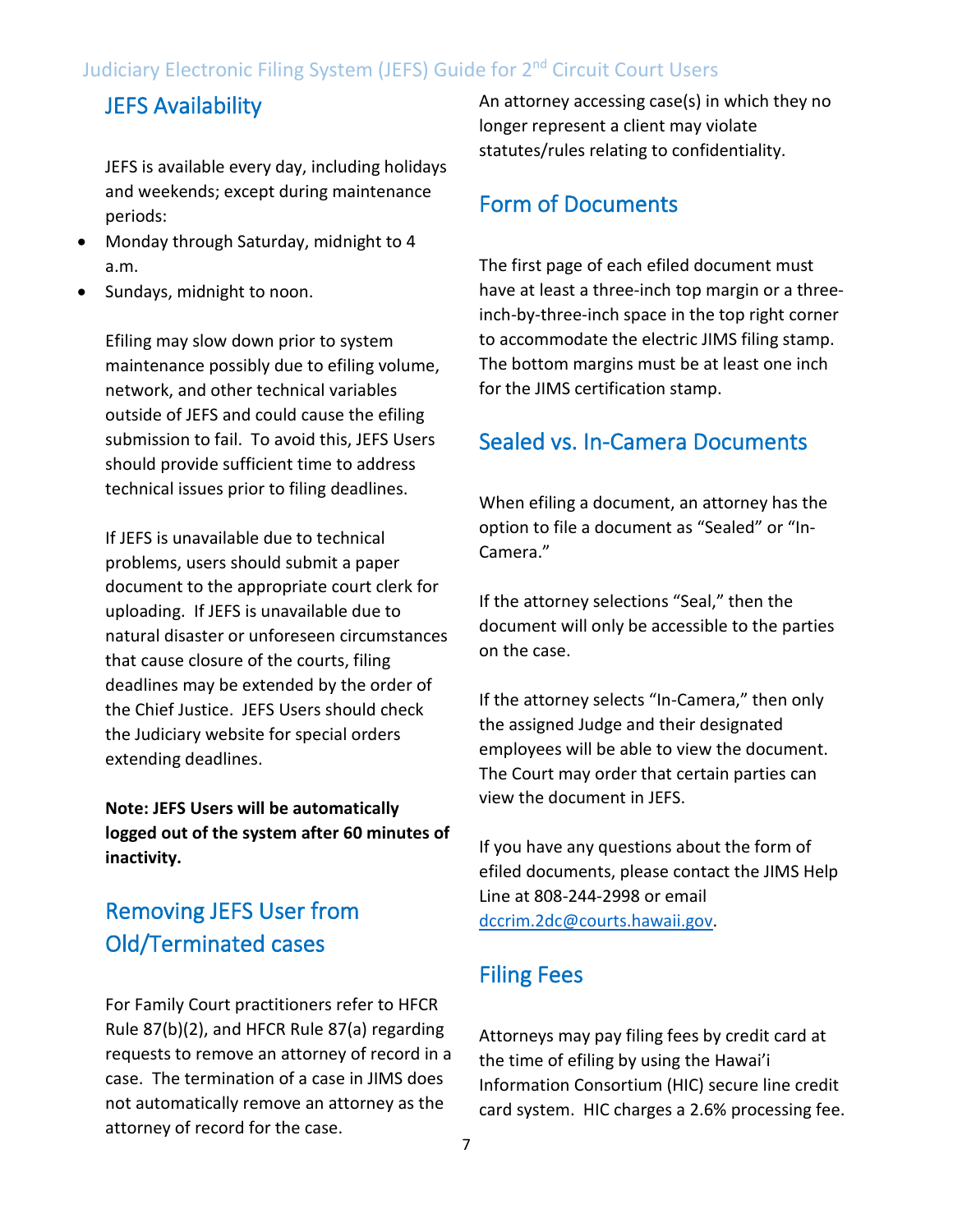Attorneys may also opt to "Pay Later" at the courthouse or by mail. Payment must be made in cash (in person only), check, cashier's check, money order, or credit card within 10 days of efiling. Checks should be made payable to the "Clerk of the Court."

Under/over payments will be reviewed by court staff in the Legal Documents Branch (808-244-2969) or Estate and Probate (808- 244-2939) as appropriate. If you have any questions about your fee assessment or under/over payments, please contact these offices directly.

# Non-payment of Filing Fees

If a court filing fee is not paid within 10 days of efiling, the document will be stricken and a complaint may be dismissed.

# Civil Information and Additional Claims Information Sheets

Any initial civil complaint filed pursuant to HRCP 3 must be accompanied by a civil information sheet that is filed separately from the complaint. Any affirmative pleading filed after the initial complaint must also be accompanied by an additional claims information sheet and must be separately filed upon the filing of the affirmative pleading. If a case if transferred from district court to circuit court, the plaintiff must file a civil information sheet within seven days after the filing of the notice of docketing.

Fillable civil information and additional claims information sheets in PDF format will be available on the Judiciary's website before the JIMS launch.

For further information, please refer to HRCP 3 and 3.1 recently amended for JEFS implementation.

# PDFs Only – Formatting, Bookmarks, 10 MB limit

**JEFS accepts document filed in PDF format only. PDF documents may be created in several ways**:

- In some versions of Microsoft Word, you may "save as" and selection "PDF." In other versions of Word, you may select "Adobe PDF" on the toolbar and then selection "Convert to PDF."
- In recent versions of WordPerfect, you may select "publish to PDF" from the File menu.
- Most copy machines now include software that allows you to scan the document to create a PDF document. Please refer to the manufacturer instructions.

JEFS will not accept PDF document greater than 10MB. Content and formatting of the document may impact the overall file size in PDF format.

For example,

- Documents signed with a "/s/" will be smaller in size than with an original or inked signature.
- Documents with text only will be much smaller in file size than a document that contains graphics or color images.
- Resolution of scanned documents should be set no less than 200 dpi (dots per inch) and no greater than 300 dpi. Lower resolution scans will not print with sufficient quality and higher resolution scans will considerably increase file size.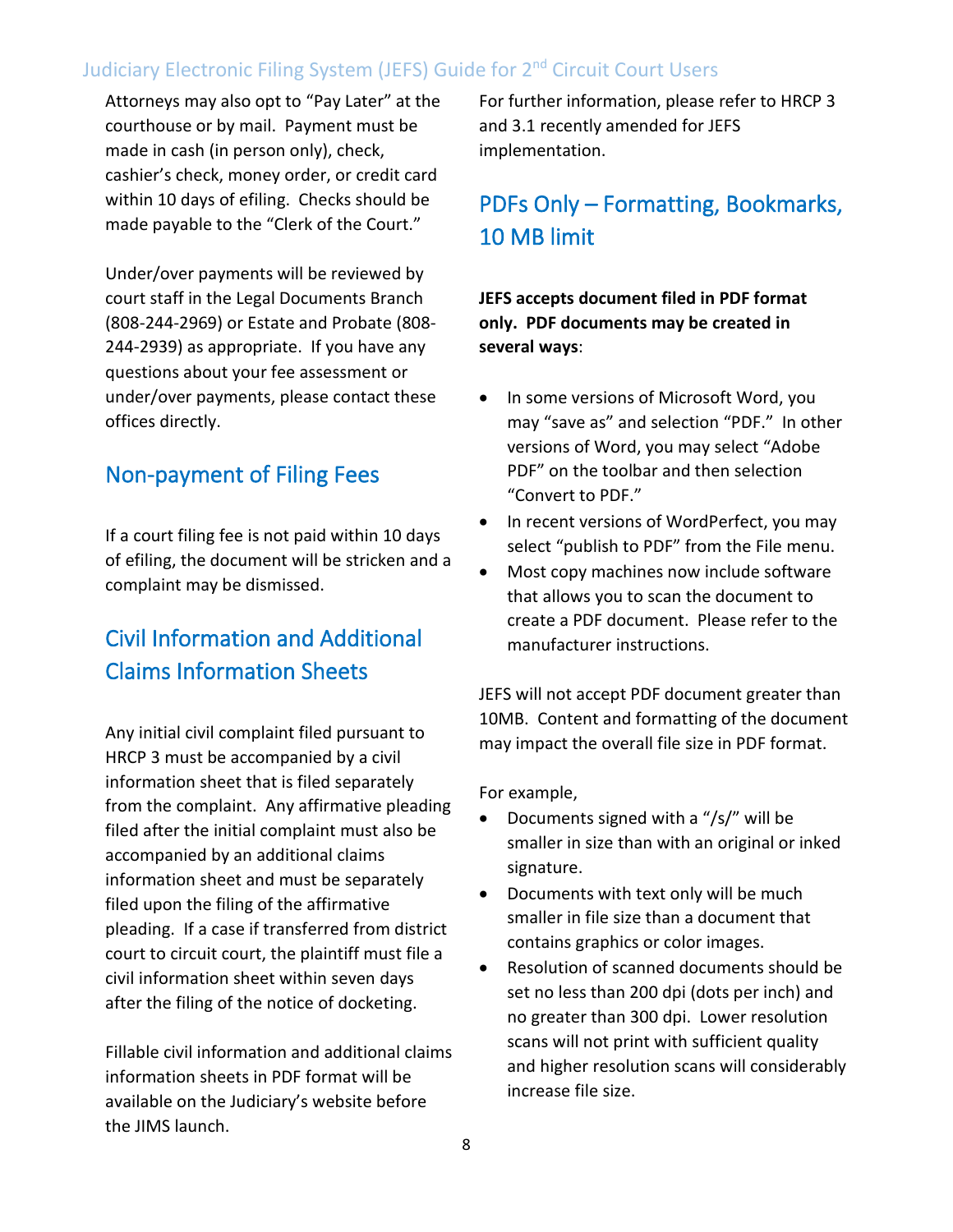Before efiling, JEFS Users should view the file size and divide the document into separate PDF documents as needed. If the JEFS User has Adobe Acrobat Professional, PDF files can also be "optimized" to reduce file size. To optimize a PDF file, go to: [https://helpx.adobe.com/acrobat/using/opti](https://helpx.adobe.com/acrobat/using/optimizing-pdfs-acrobat-pro.html) [mizing-pdfs-acrobat-pro.html](https://helpx.adobe.com/acrobat/using/optimizing-pdfs-acrobat-pro.html)

Documents should be scanned using optical character recognition (OCR) when possible.

In addition to a numbered index, documents efiled with multiple sections should have assigned PDF bookmarks.

# Documents Filed in Error

An attorney who efiles a document in the wrong case, efiles an incorrect version of a document, adds the wrong party to the case, or files a document in error, should immediately call the **JIMS Help Line at 808- 244-2998 or email**

**dccrim.2dc.courts.hawaii.gov.** Be prepared to provide the Case ID, the docket number, the description of the erroneous efiling, and the efiling date and time.

In some instances, the clerk is not allowed to change the entry without a court order. In such cases, the filing party will need to efile a motion to correct the record. The clerk's corrective action, if allowed, will generate a Notice of Correction (NOC) that will be emailed to JEFS Users and sent by U.S. mail for non-JEFS Users.

# Importance of Docket Descriptions/Codes with E-Filing

When efiling a document, the JEFS efiler must take great care to use the correct document category/type corresponding to the document being filed. Examples of docket categories/types are mentioned throughout this guide. See Appendix B for preferred docket codes.

Efiling a document using the wrong document category/type may result in delayed document processing. A JEFS user may need to directly contact the court if court action is necessary.

# Notice of Electronic Filing (NEF)

After a document is efiled, JIMS sends a Notice of Electronic Filing (NEF) to parties on the case who are registered JEFS Users. The NEF will include the Case ID, Case Title, filing date and time, filing parties, document name, and a listing of the parties electronically served and not electronically served. The NEF is sent as follows:

- When attorneys and firms staff initiate a new case in JEFS, the initiator will receive the NEF. Case initiators should remember to add themselves as a party to the case to continue to receive all future NEFs after case initiation.
- When a JEFS User efiles a document in an existing case.
- When court staff efiles a document and/or makes a docket entry in case.
- A Notice of Court Date (NOCD) can be sent when a court event is scheduled by court staff.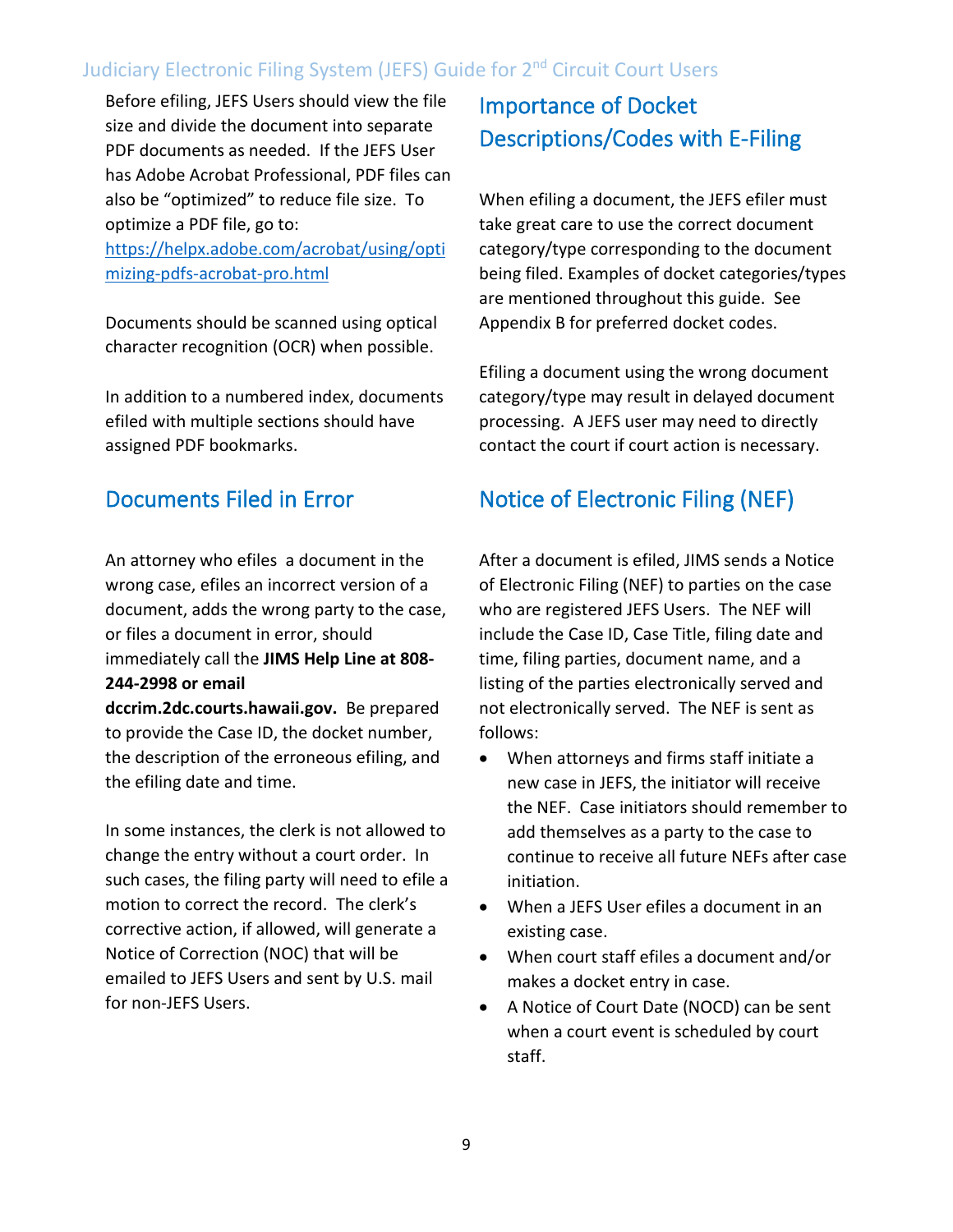Please note that a separate NEF will not be sent when a party is added to a case. A Notice of Appearance will be sent when an attorney is added to a case and a NAP must be filed.

### **Signatures**

JEFS Users shall sign documents by typing their names in the space usually reserved for a handwritten signature preceded by "/s/" (e.g., "/s/ Jane Lawyer").

# Requesting Hearing Dates

Second Circuit, District and Family Court Civil parties will request hearing dates by phone calls.

The procedure will be as follows:

- 1. The filing party shall call the appropriate court staff for a hearing date: Courtroom #1 – 808-244-2955 Courtroom #2 – 808-244-2980 Courtroom #3 – 808-244-2860 Courtroom #4 – 808-244-2820 Wailuku District Ct. – 808-244-2846 Rural Courts – 808-661-0970 Family Court – 808-244-2700
- 2. It is the filing party's responsibility to fill in the assigned date, time, location of the hearing, and clerk's initials (District Court only) before filing a motion in JEFS. Also, court rules require the hearing date, time, and assigned judge to be included on the first page of the filed motion.
- 3. Upon receipt of the efiled Motion, the Motion date will be scheduled.
- 4. The filing party (and JEFS users) will receive a NEF.
- 5. The filing party must conventionally serve self-represented parties who are not JEFS Users.
- 6. Filing party must provide two courtesy copies to the Circuit Court (unless waived by the court). No courtesy copies are required for District or Family Court.

## Ex Parte Motions Procedure

#### **CIRCUIT COURT/FAMILY COURT**

The procedure is as follows:

- 1. Filing party shall efile the Ex Parte Motion together with the proposed order as one document. The document shall be titled "Ex Parte Motion for [fill-in]".
- 2. The Ex Parte Motion will be reviewed by the assigned Judge and a separate order will be efiled by the court staff granting or denying the Ex Parte Motion. The Proposed Order for the judge's signature, shall include the attorney caption.
- 3. Denied orders will be noted "Denied" and efiled by the division/court staff.
- 4. Orders granting the motions will be efiled by the division/court staff.

#### **DISTRICT COURT**

Attorneys should efile Ex Parte Motions as Proposed Document.

| <b>Docket Category</b> | <b>Docket Type</b> |
|------------------------|--------------------|
|                        |                    |

DOCUMENT Proposed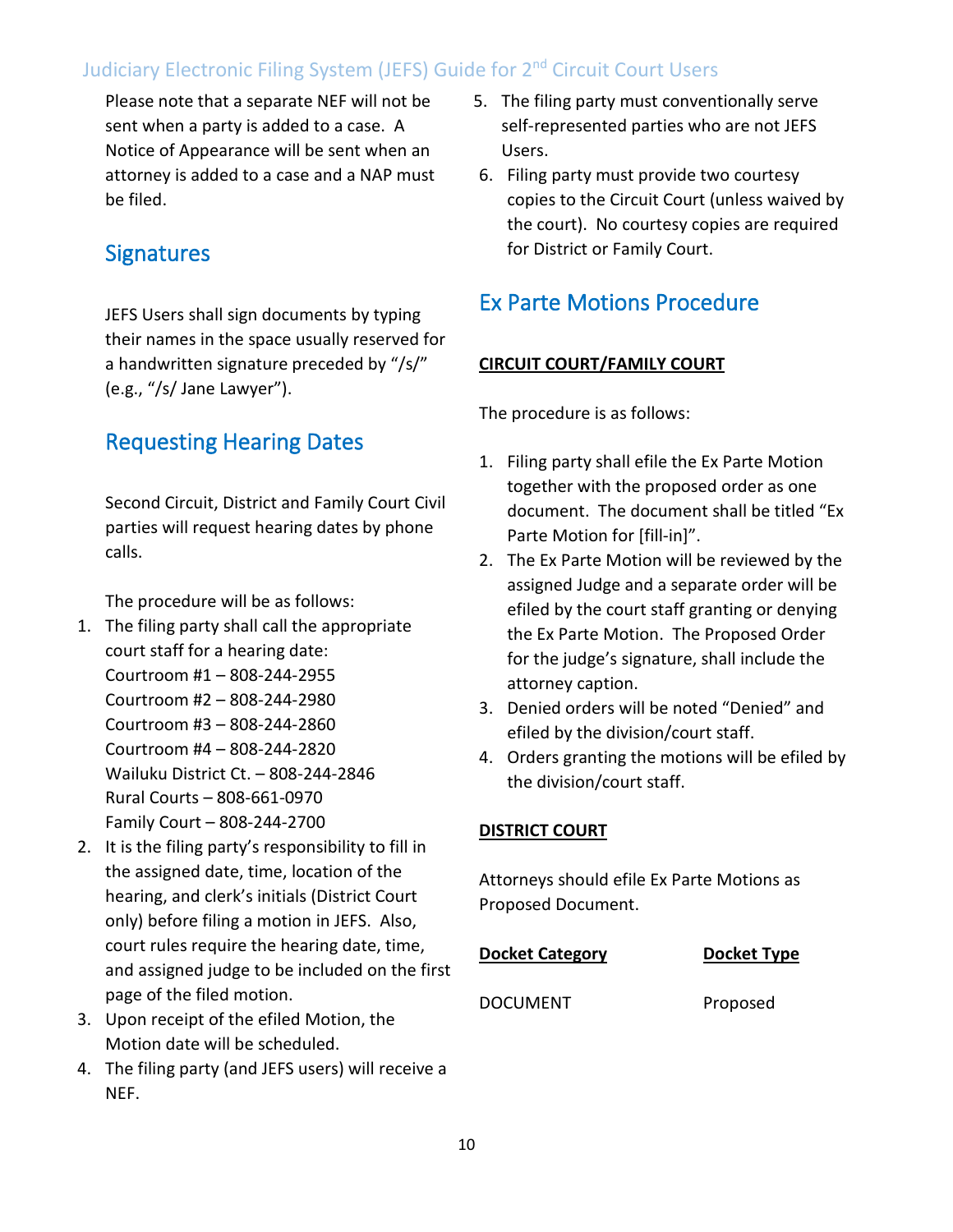# Courtesy Copies

Circuit Court requires two (2) paper courtesy copies of all documents that relate to any request for court action to the court. This includes but is not limited to: motions, nonhearing motions, petitions, and any opposition to and reply in support thereof, as well as exhibits, declarations, and affidavits in any way related to the request for court action; settlement conference statements; trial briefs; and notices of appeal.

Courtesy copies of the following need not be delivered to the court: complaints and amended complaints, answers, appearances of counsel, certificates of service, entry of default, routine discovery (including designations, and naming of witnesses, disclosures, answers to interrogatories and document requests, requests for admissions, export reports, etc.), returns and acknowledgement of service.

For district and family courts, no hard copy courtesy copies shall be required to be provided to the court.

# Certified Copies of Court **Documents**

Certified copies of court documents filed in JEFS can be purchased from eCourt Kokua, the website through which the public may access court information online. An electronic certification will appear in red on the bottom on the first page of the document.

Alternatively, certified copies of court documents may be purchased at the courthouse. Conventionally certified copies will contain the traditional embossed seal.

# Proposed Orders, Decrees, and **Judgments**

Proposed orders, decrees, and judgments should be filed with a cover sheet as the first page (e.g., Proposed Order Denying Motion to Dismiss) as required by HEFSR 9.1.

Please do not file proposed orders, etc. unless you have first attempted to secure or have secured approval as to form from all other parties as required by RCCH 23(a).

If a proposed order, decree, or judgment is not approved as to form within the time specified in RCCH 23(b) or is disputed, then you may file a Notice of Submission with the proposed order, etc. as set for in RCCH 23(b). Objection to the form of a proposed order should be filed within the time specified in RCCH 23(b) along with the objecting party's counter-proposed order, decree, or judgment. The following docket codes should be used when filing proposed orders, etc.

For disputed orders, the party shall efile a Notice of Submission within the proposed order attached. The attorneys shall use the appropriate docket codes to efile proposed document in JEFS: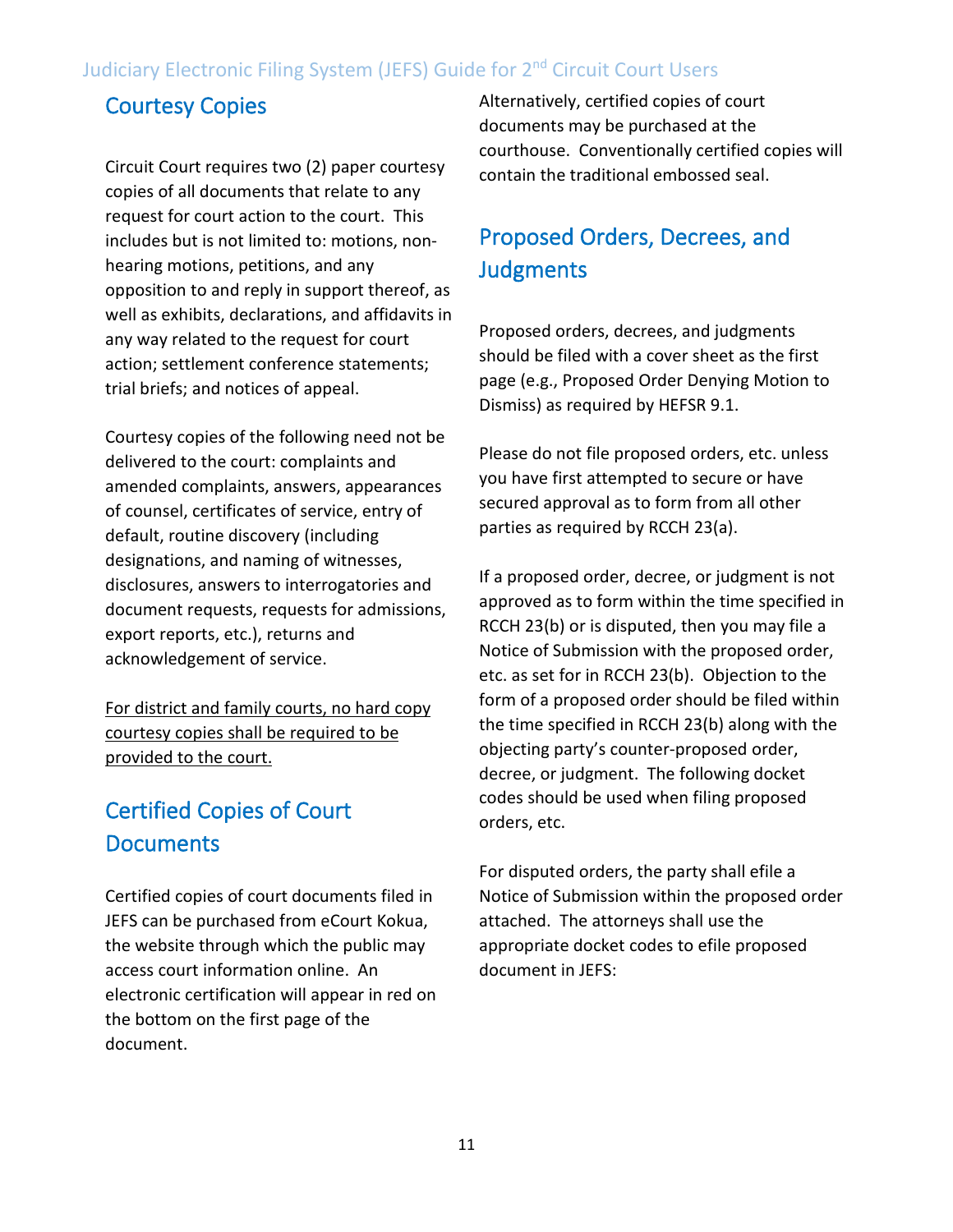#### **CIRCUIT/FAMILY COURT**

| <b>Docket Category</b> | Docket Type             | return of service is either scanned and efiled by<br>the JEFS User or conventionally filed by the self-<br>represented party at the Legal Documents |
|------------------------|-------------------------|-----------------------------------------------------------------------------------------------------------------------------------------------------|
| <b>DOCUMENT</b>        | Notice of<br>Submission | Branch where it will be scanned and efiled into<br>JIMS by the clerk.                                                                               |
| <b>DODCUMENT</b>       | Proposed Order          | With respect to HRCP 45(a) subpoenas, Legal<br>Documents staff will provide hard copy, blank,                                                       |
| <b>DOCUMENT</b>        | Proposed<br>Document    | signed and sealed subpoena forms to attorneys<br>and self-represented parties who appear in-<br>person at the courthouse and request them           |
| <b>DISTRICT COURT</b>  |                         | from Legal Documents.                                                                                                                               |
| <b>Docket Category</b> | Docket Type             | Parties will be required to file the first page of<br>the subpoena/summons form at issuance and                                                     |
| <b>DOCUMENT</b>        | Proposed<br>Judgment    | the second page after service.                                                                                                                      |
| <b>DOCUMENT</b>        | Proposed                | <b>Return of Service</b>                                                                                                                            |

The court will review and sign proposed orders, decrees, and judgments which will be filed by court staff. Prevailing parties are required to conventionally serve the selfrepresented parties and non-JEFS Users, along with the Notice of Entry.

# Subpoenas and Summons

Upon request, registered attorney JEFS Users may obtain signed and sealed electronic PDF subpoena and summons from the Legal Documents Branch. The PDF subpoena and summons forms will not be accessible on the Judiciary's website.

Self-represented parties must fill out subpoena and summons forms and present them to the Legal Documents Branch for a file stamp and seal.

Process Servers shall submit the completed Return of Service to the attorney for efiling.

Once a subpoena or summons is served, the

# Court Forms

Second Circuit forms can be accessed on the court forms webpage at:

#### **District Court**

[https://www.courts.state.hi.us./self](https://www.courts.state.hi.us./self-help/courts/forms/maui/district_court_forms)[help/courts/forms/maui/district\\_court\\_forms](https://www.courts.state.hi.us./self-help/courts/forms/maui/district_court_forms)

#### **Family Court**

[https://www.courts.state.hi.us./self](https://www.courts.state.hi.us./self-help/courts/forms/maui/family_court_forms)[help/courts/forms/maui/family\\_court\\_forms](https://www.courts.state.hi.us./self-help/courts/forms/maui/family_court_forms)

#### **Circuit Court**

[https://www.courts.state.hi.us./self](https://www.courts.state.hi.us./self-help/courts/forms/maui/circuit_court_forms)[help/courts/forms/maui/circuit\\_court\\_forms](https://www.courts.state.hi.us./self-help/courts/forms/maui/circuit_court_forms)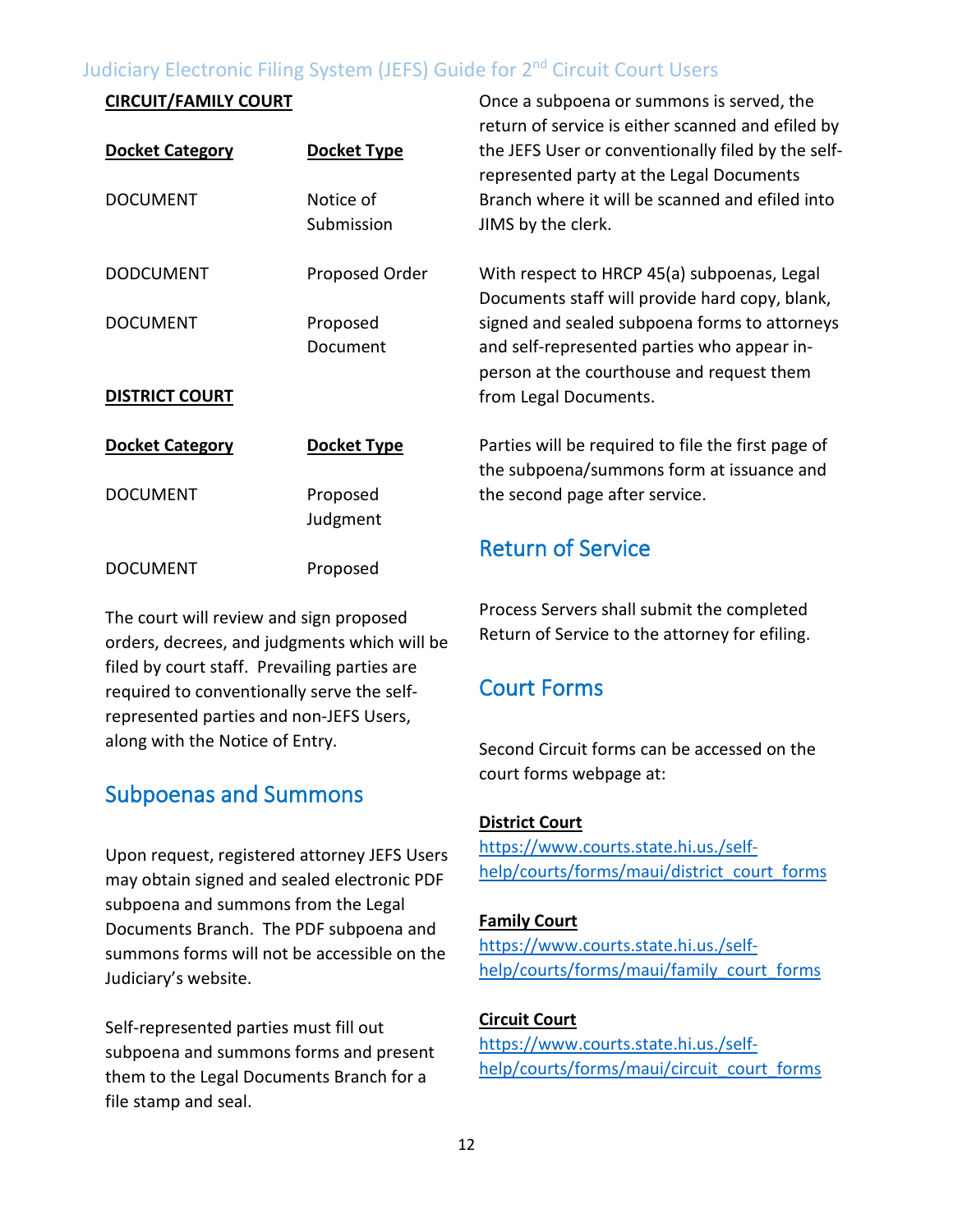# Enhancements

The Judiciary welcomes suggestions on how JEFS can be improved. Attorneys can call the Second Circuit Court JIMS Help Line at 808- 244-2998 or email their suggestions to [dccrim.2dc@courts.hawaii.gov](mailto:dccrim.2dc@courts.hawaii.gov)

# Contact Information/Support

General questions prior to the launch of the JIMS Civil module can be directed to the Second Circuit Court JIMS Help Line at 808- 244-2998.

Individual civil circuit court divisions can be contacted at their regular office phone numbers.

Specific questions about the Court Annexed Arbitration Program (808 244-2927, Estate and Probate (808-244-2939) processes should be directed to those offices.

Individual Civil Circuit, District, and Family Court Divisions can be reached at their regular office phone numbers. Each division also has its own JIMS email address that attorneys may use for appropriate purposes.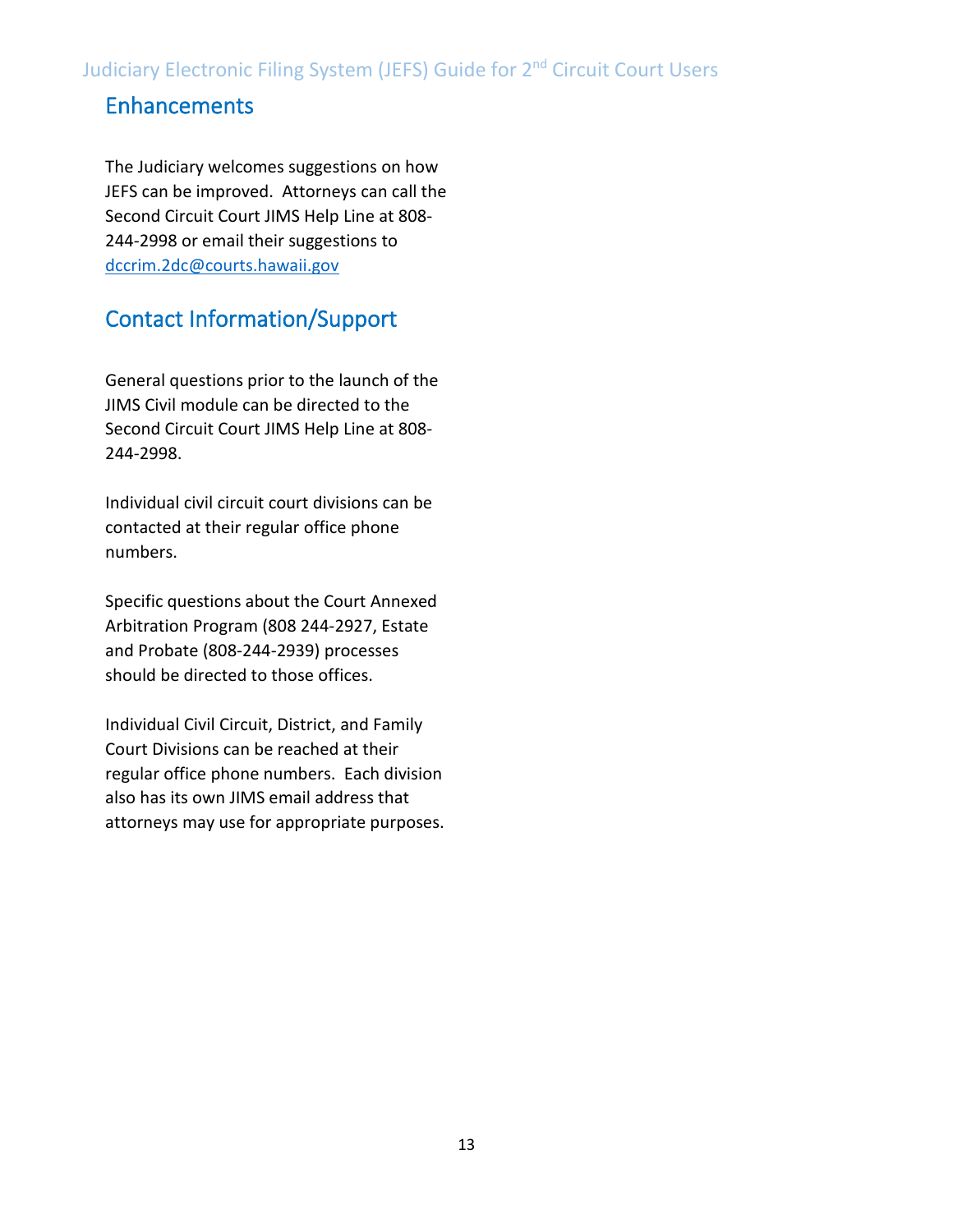<span id="page-13-0"></span>

| Courtroom           | Judge               | Email                            | Telephone           |
|---------------------|---------------------|----------------------------------|---------------------|
|                     | Kirstin Hamman      | Courtroom1.2cc@courts.hawaii.gov | 808-244-2955        |
| 2                   | Peter T. Cahill     | Courtroom2.2cc@courts.hawaii.gov | 808-244-2980        |
| 3                   | Kelsey T. Kawano    | Courtroom3.2cc@courts.hawaii.gov | 808-244-2860        |
| 4                   |                     | Courtroom4.2cc@courts.hawaii.gov | 808-244-2820        |
|                     |                     |                                  |                     |
| 3C/3D               | Blaine J. Kobayashi | Dccrim.2dc@courts.hawaii.gov     | Wailuku             |
| Lahaina DC          | Christopher M.      |                                  | 808-244-2846        |
| Molokai DC          | Dunn                |                                  |                     |
| Lanai DC            |                     |                                  | <b>Rural Courts</b> |
| Hana DC             |                     |                                  | 808-661-0970,       |
|                     |                     |                                  | select "0"          |
| <b>Family Court</b> | Adrianne N. Heely   | Courtroomb.2cc@courts.hawaii.gov | 808-244-2700        |
| Maui,               | James R. Rouse      |                                  |                     |
| Molokai,            |                     |                                  |                     |
| and Lana`i          |                     |                                  |                     |
|                     |                     |                                  |                     |
|                     |                     |                                  |                     |

# APPENDIX A: Location Codes for all Civil Cases

These are the **Second Circuit Court** location codes used in JEFS/JIMS:

| Court           | <b>Circuit</b> | <b>Location Code</b> | <b>Description</b>       |
|-----------------|----------------|----------------------|--------------------------|
| Circuit         | 2C - SECOND    | <b>WA</b>            | <b>WAILUKU DIVISION</b>  |
|                 |                |                      |                          |
| <b>District</b> | 2D - SECOND    | <b>HA</b>            | <b>HANA DIVISION</b>     |
| <b>District</b> | 2D - SECOND    | <b>LH</b>            | <b>LAHAINA DIVISION</b>  |
| <b>District</b> | 2D - SECOND    | LN                   | LANA'I DIVISION          |
| <b>District</b> | 2D - SECOND    | <b>ML</b>            | <b>MOLOKA'I DIVISION</b> |
| <b>District</b> | 2D - SECOND    | <b>WA</b>            | <b>WAILUKU DIVISION</b>  |
|                 |                |                      |                          |
| Family          | 2F - SECOND    | LN                   | <b>LANA'I DIVISION</b>   |
| Family          | 2F - SECOND    | <b>ML</b>            | <b>MOLOKA'I DIVISION</b> |
| Family          | $2F - SECOND$  | <b>WA</b>            | <b>WAILUKU DIVISION</b>  |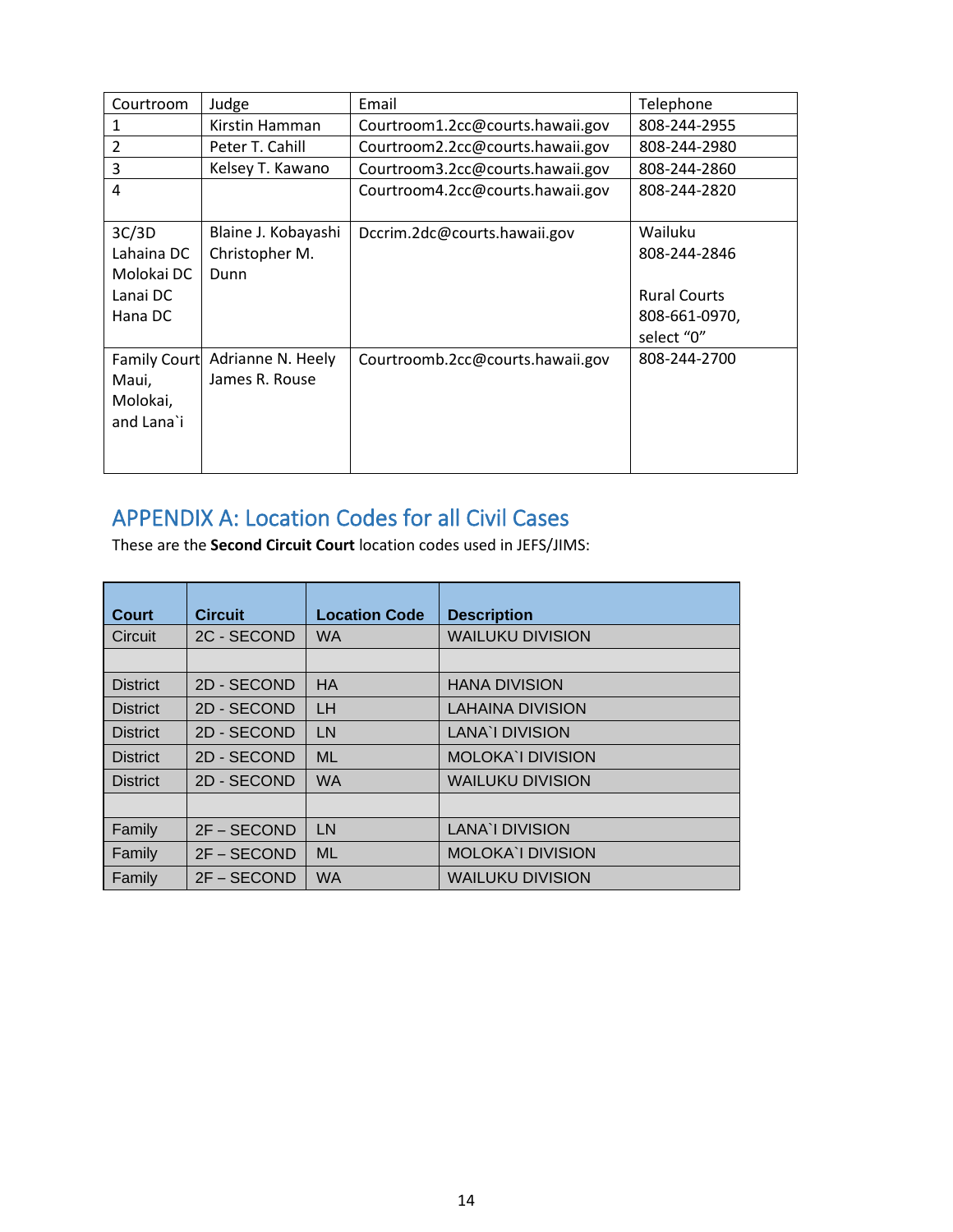# APPENDIX B: Docket Codes Listing for District, Circuit, Family Court Civil **Cases**

### **DISTRICT COURT**

| <b>Document Category</b>      | <b>Document Type</b>                 |
|-------------------------------|--------------------------------------|
| Application                   | Application                          |
|                               | ExP-App for Relief of Cost; Ord      |
|                               | <b>Rgst Access Court Record-HCCR</b> |
| Complaint                     | Amended Complain; Money owed         |
|                               | Complaint                            |
|                               | <b>Complaint Amended</b>             |
|                               | <b>Complaint and Summons</b>         |
|                               | Counterclaim                         |
|                               | Cross Claim                          |
|                               | Exempl Foreign Judgment              |
|                               | Intervention                         |
|                               | <b>Statement-Claim And Notice</b>    |
| <b>Confidential Documents</b> | Info Confidential Ntc-HCCR9          |
|                               | Info Confidential Doc-HCCR9          |
| Correspondence                | <b>Return Mail</b>                   |
| Counsel                       | <b>Request for Attorney Fees</b>     |
|                               | Withdrawal & Substl of Counsel       |
| Document                      | Certificate                          |
|                               | Demand for Jury Trial                |
|                               | Deposition                           |
|                               | Document                             |
|                               | <b>Exhibit List</b>                  |
|                               | Fee Exemption                        |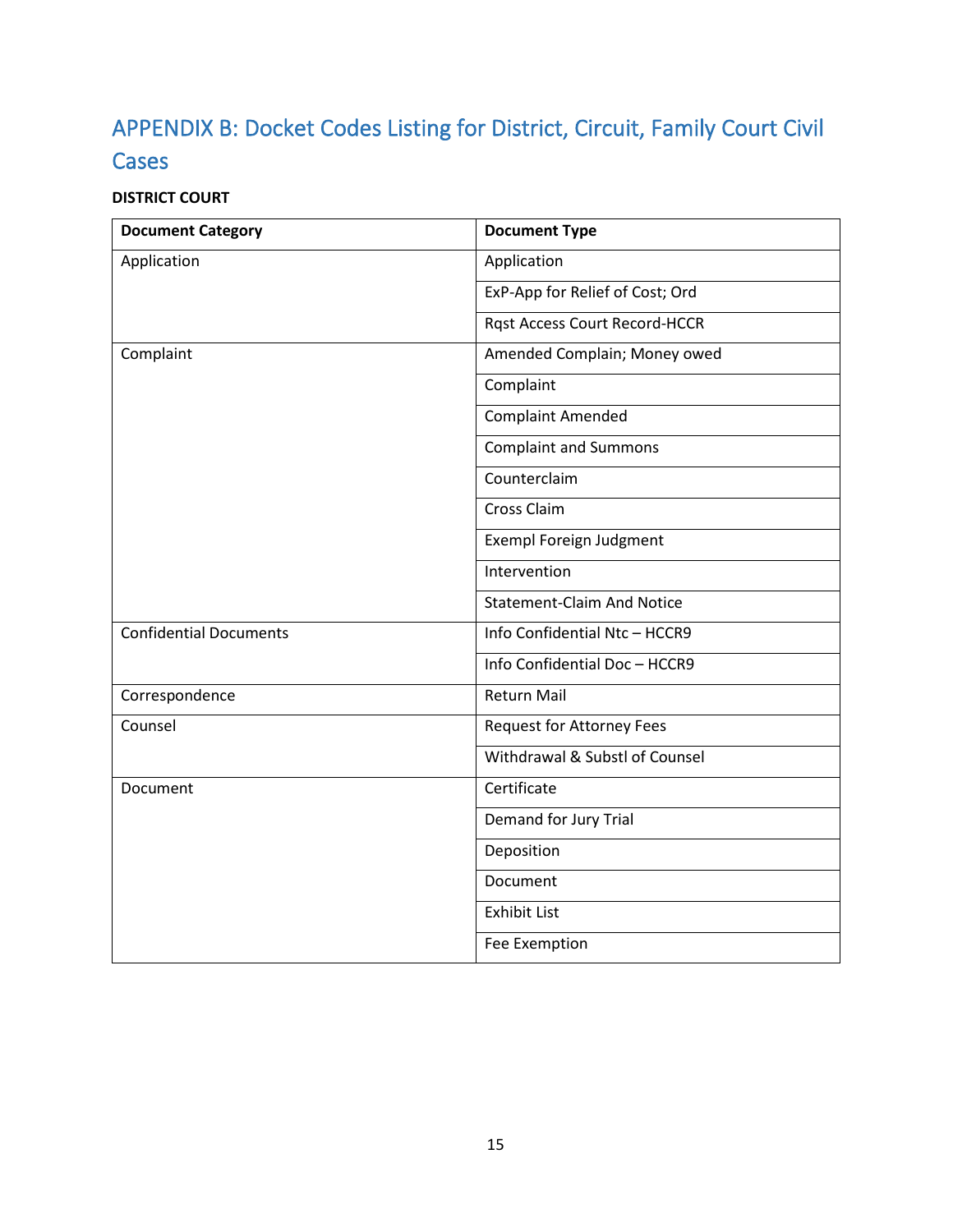| <b>Document Category</b> | <b>Document Type</b>             |
|--------------------------|----------------------------------|
| Document - cont'd        | List of Exhibits                 |
|                          | List of Witnesses                |
|                          | Proposed                         |
|                          | <b>Release of Garnishee</b>      |
|                          | Req for Audio-Video Recording    |
|                          | <b>Request for Transcript</b>    |
|                          | Satisfaction-Judgment            |
|                          | Withdrawal                       |
|                          | <b>Witness and Exhibit List</b>  |
| <b>Event Status</b>      | Entry by Default                 |
| Judgment                 | Amended Judgment                 |
|                          | Judgment                         |
|                          | Judgment & Not Entry of Judg     |
|                          | Judgment for Possession          |
|                          | Judgment on Order Granting       |
|                          | Proposed Judgment                |
| Memorandum               | Memo in Reply/Response to        |
|                          | Memorandum                       |
|                          | Memorandum in Opposition         |
|                          | Memorandum in Support            |
| Miscellaneous            | Acknowledgment of Receipt        |
|                          | Letter                           |
|                          | Return of Records/Exhibits       |
|                          | <b>Transcript of Proceedings</b> |
| Motion                   | Ex Parte - Svc by Publication    |
|                          | Ex Parte Ext for Def Judgment    |
|                          | <b>Ex Parte Ext for Services</b> |
|                          | Ex Parte Mot-Exam Judg Debtor    |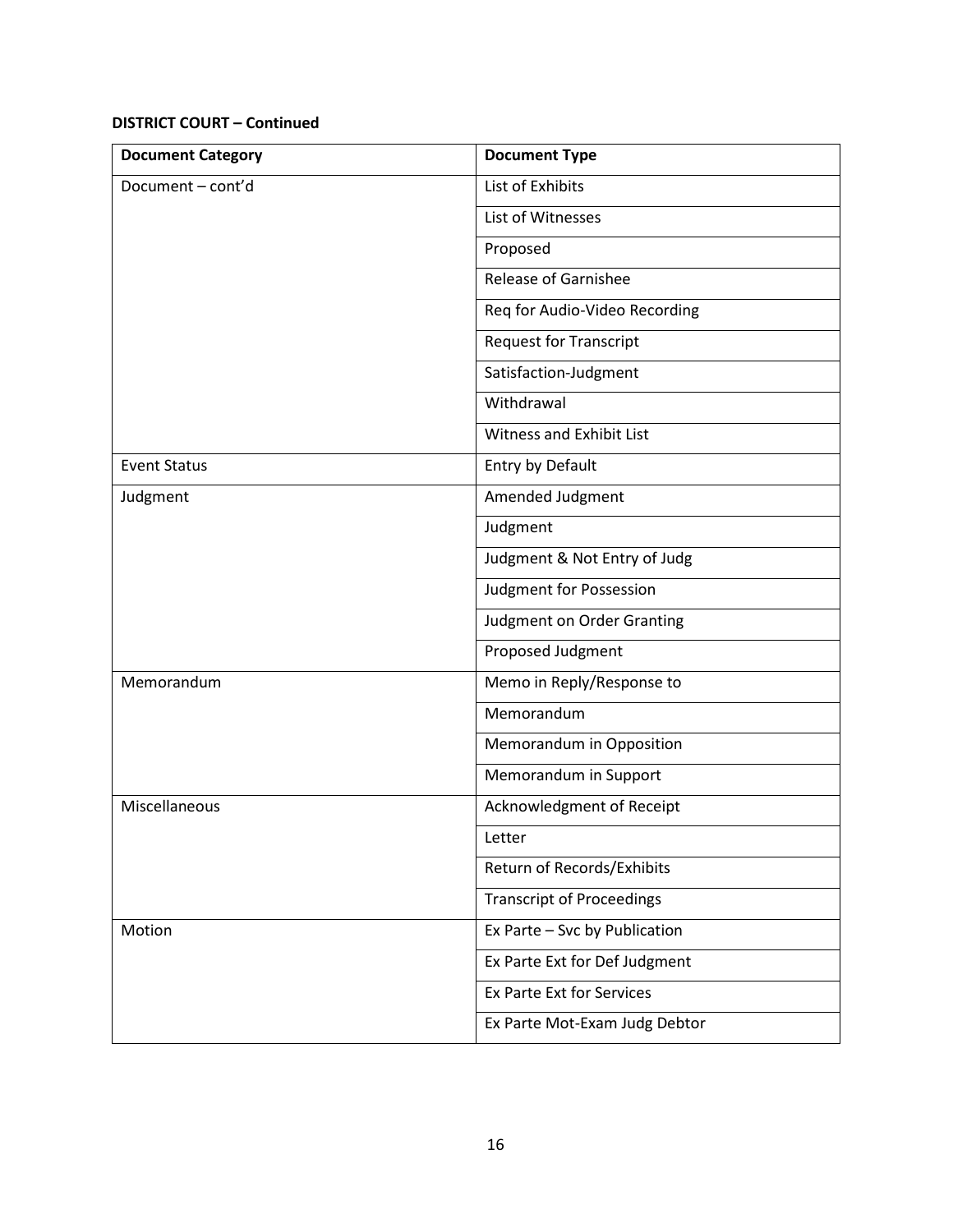| <b>Document Category</b> | <b>Document Type</b>           |
|--------------------------|--------------------------------|
| Motion - cont'd          | <b>Ex Parte Motion</b>         |
|                          | Ex Parte Motion/Petition       |
|                          | Ex Parte-Issue Garnishee Sumns |
|                          | Mot-Default Judg/Summary Judg  |
|                          | Motion for                     |
|                          | Mtn for Withdrawal/Sub of Cnsl |
|                          | <b>Non-Hearing Motion</b>      |
| Notice                   | Amended Notice of Hearing      |
|                          | Appeal fr Dec Dir of Cust Svcs |
|                          | Not W/drawal of Mtn Filed On   |
|                          | Not-Chapter 13 Bankruptcy Peti |
|                          | Notice                         |
|                          | Notice of Dismissal - Partial  |
|                          | Notice of Entry of Judgment    |
|                          | Notice of Hearing              |
|                          | Notice of Removal              |
|                          | Notice of Setting              |
|                          | Notice of Taking Deposition    |
|                          | Notice-Appearance/Counsel      |
|                          | Notice-Bankruptcy              |
|                          | Notice-Dismissal w/Prejudice   |
|                          | Notice-Dismissal w/o Prejudice |
|                          | Notice-Entry Judgment/Order    |
|                          | Notice-Pendency of Action      |
|                          | Notice of Appeal               |
| Other documents          | Notice-Payment of Fees         |
|                          | Other                          |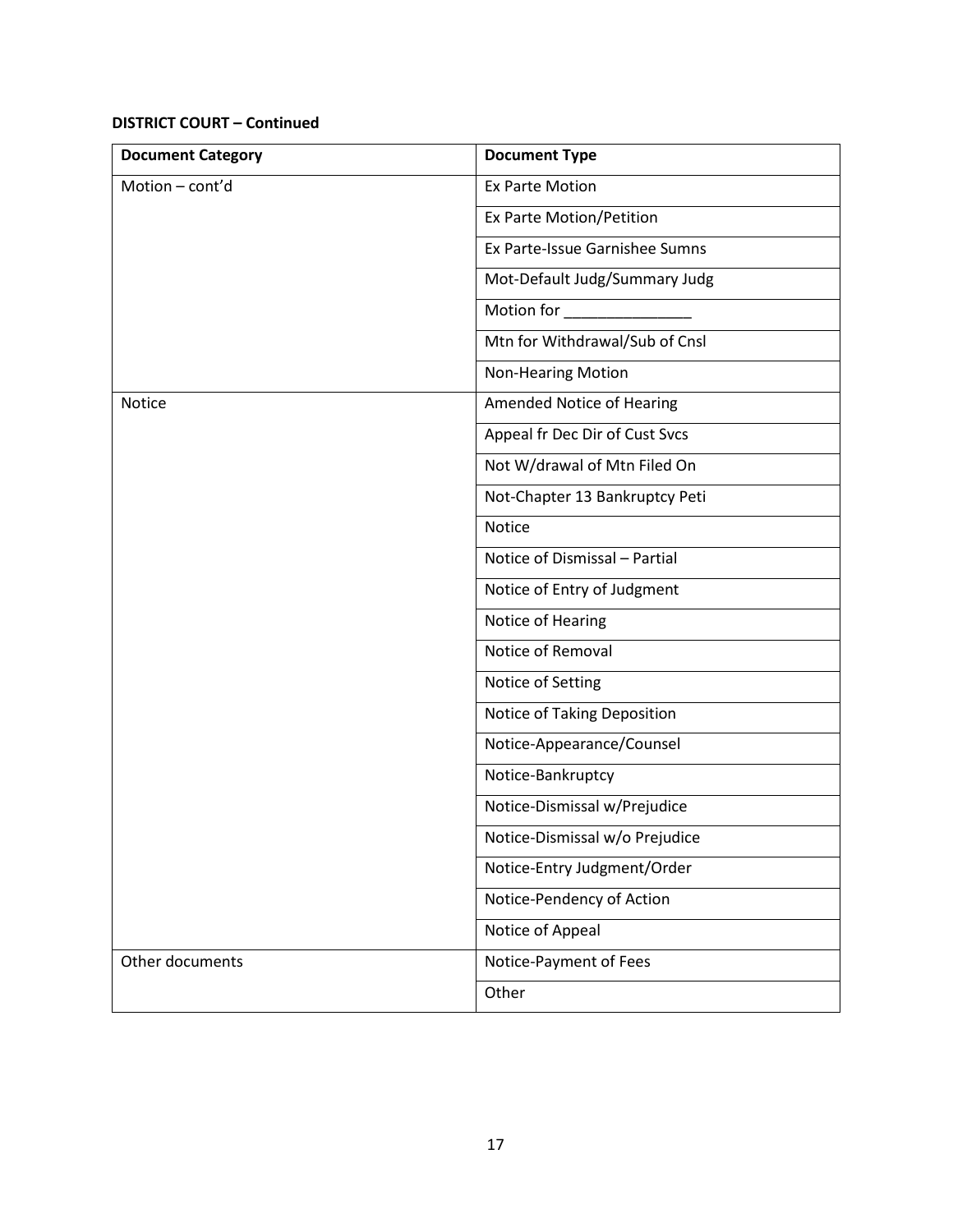| <b>Document Category</b>    | <b>Document Type</b>            |
|-----------------------------|---------------------------------|
| Petition                    | <b>Amended Petition</b>         |
|                             | Ex Parte Petition for TRO       |
|                             | Ex Parte-Pet for Ign Interlock  |
|                             | Pet. For Writ of Prohibition    |
|                             | Petition for                    |
|                             | Petition-Post Convict Relief    |
| <b>Reports and Findings</b> | <b>Bankruptcy Status Rpt</b>    |
|                             | <b>Status Report</b>            |
| Response                    | ANSWER TO COMPLAINT             |
|                             | Answer; Addt'l Claims           |
| Service                     | Acknowledgment of Service       |
|                             | <b>Affidavit of Mailing</b>     |
|                             | Affidavit of Publication        |
|                             | <b>Certificate of Mailing</b>   |
|                             | <b>Certificate of Service</b>   |
|                             | <b>Proof of Mailing</b>         |
|                             | Proof of Service by Mail        |
|                             | Return of Service or Summons    |
|                             | Service-Return/Acknowledgement  |
|                             | <b>Statement of Mailing</b>     |
| <b>Statements</b>           | <b>Position Statement</b>       |
| Stipulation                 | Stip Dis w/o Prej all Cla & Pty |
|                             | Stip Dism w/Prej all Cla & Pty  |
|                             | Stip to Continue Case           |
|                             | <b>Stipulation to Dismiss</b>   |
|                             | Stipulation to                  |
| Subpoena                    | Subpoena                        |
|                             | Subpoena Duces Tecum            |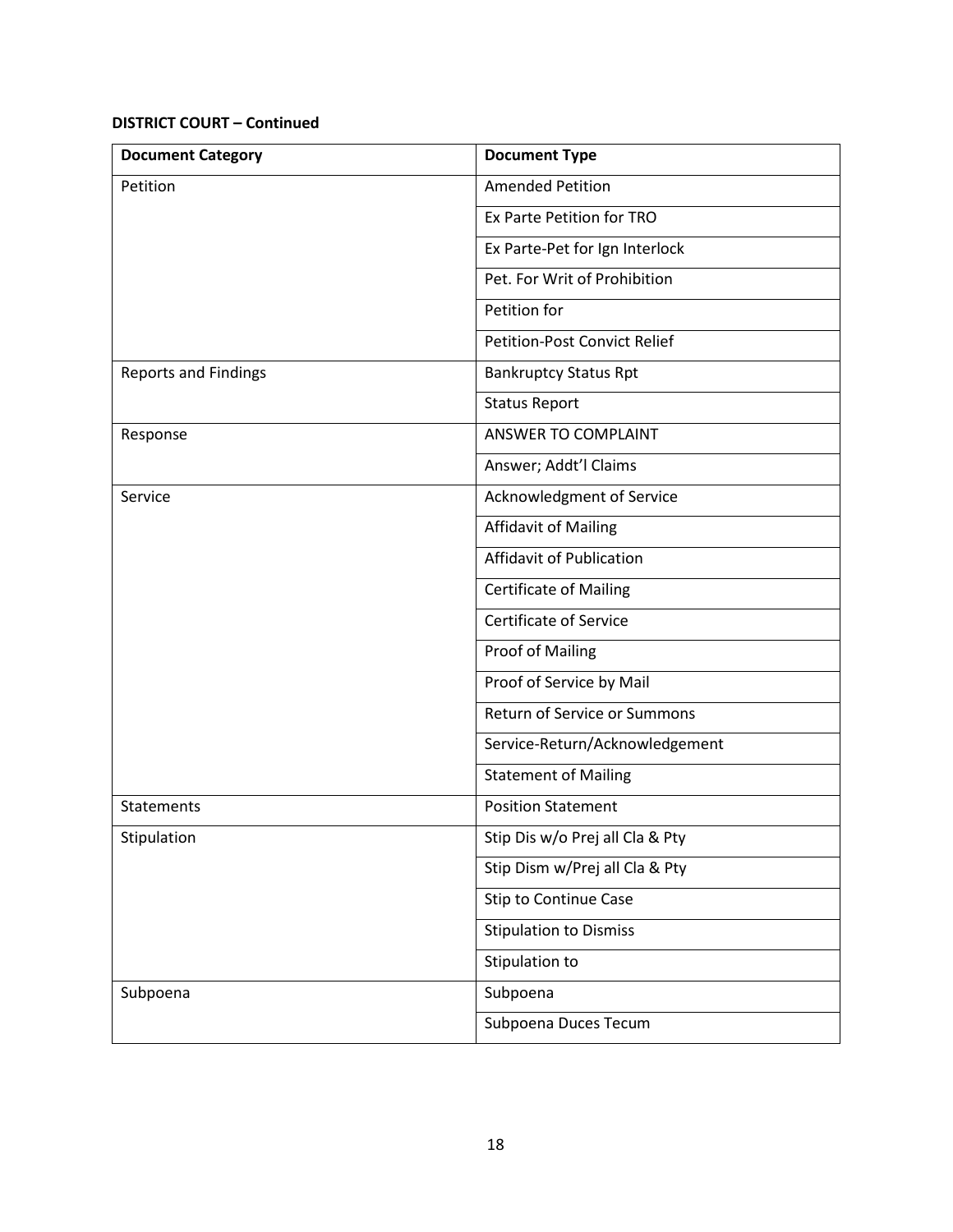| <b>Document Category</b>   | <b>Document Type</b>         |
|----------------------------|------------------------------|
| <b>Supporting Document</b> | Affidavit                    |
|                            | <b>Affidavit Filed</b>       |
|                            | Decla Jdg Cred Garnish Wages |
|                            | Declaration                  |
|                            | Disclosure of                |
|                            | Errata Re:                   |
|                            | <b>Summons</b>               |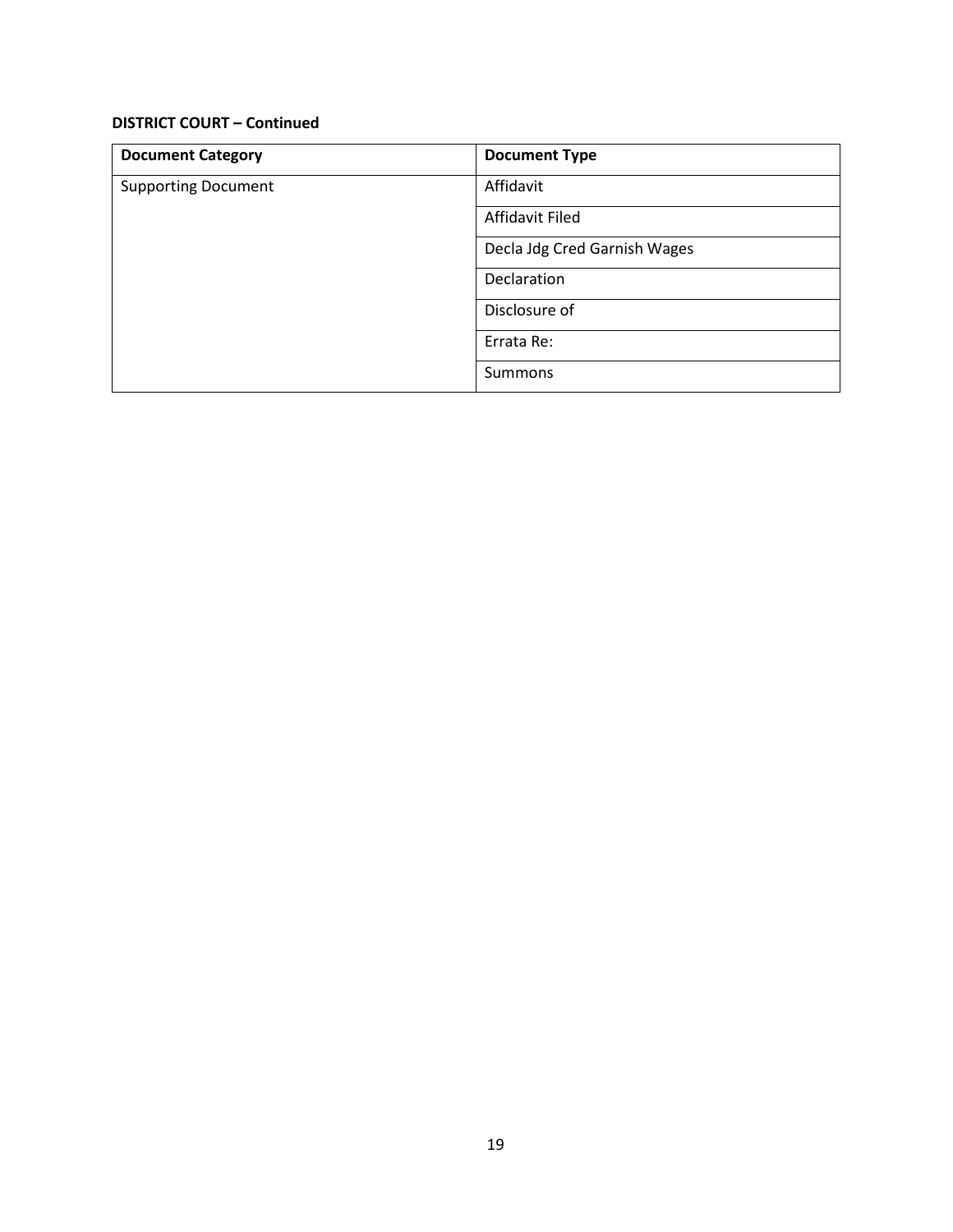#### **CIRCUIT COURT**

| <b>Document Category</b>      | <b>Document Type</b>                 |
|-------------------------------|--------------------------------------|
| Application                   | App Approv Transf Settl Rights       |
|                               | Application                          |
|                               | Ex Parte App-Depo Writ Interog       |
|                               | <b>Rqst Access Court Record-HCCR</b> |
| Case Status                   | <b>Remand from Circuit Court</b>     |
| Complaint                     | Complaint                            |
|                               | <b>Complaint Amended</b>             |
|                               | <b>Complaint and Summons</b>         |
|                               | Counterclaim                         |
|                               | Cross Claim                          |
|                               | <b>Exempl Foreign Judgment</b>       |
| <b>Confidential Documents</b> | Confidential Letter - HCCR9          |
|                               | Info Confidential Ntc - HCCR9        |
|                               | Info Confidential Doc - HCCR9        |
| Counsel                       | Affid/Dec Re: Atty Fees, Cost        |
|                               | Request for Attorney Fees and        |
|                               | Withdrawal & Substl of Counsel       |
| Document                      | Certificate                          |
|                               | Charge Under Oath                    |
|                               | Claim                                |
|                               | Creditor's Claim                     |
|                               | Demand for Jury Trial                |
|                               | Deposition                           |
|                               | Deposition Desig of Depo of          |
|                               | Document                             |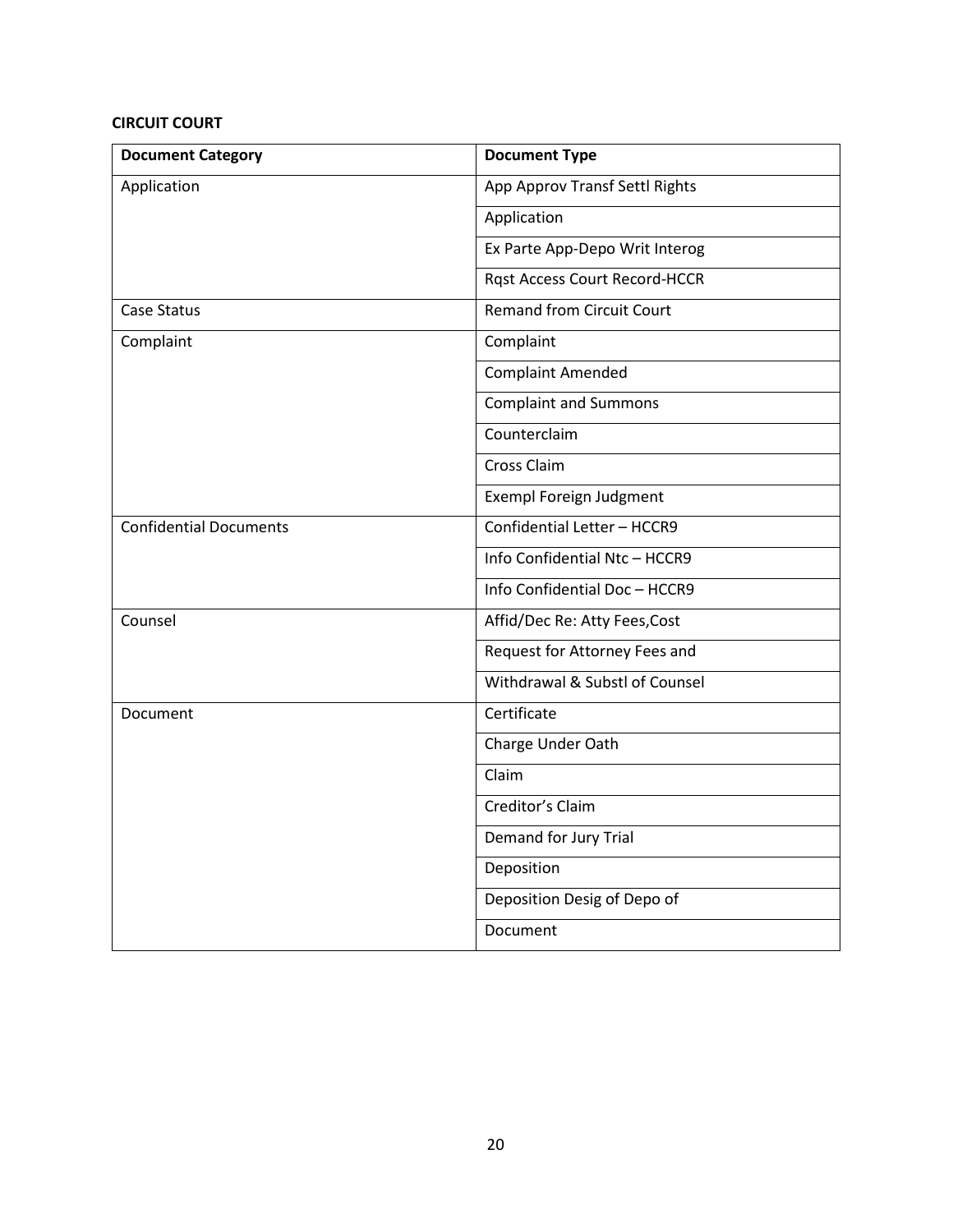| <b>Document Category</b> | <b>Document Type</b>                         |
|--------------------------|----------------------------------------------|
| Document - cont'd        | <b>Exhibit List</b>                          |
|                          | Fee Exemption Form                           |
|                          | <b>Final Naming of Witnesses</b>             |
|                          | HRS 667-17 Affirmation                       |
|                          | Prop Find Facts, Cncl of Law                 |
|                          | Proposed Document                            |
|                          | Proposed Jury Instructions                   |
|                          | Proposed Order                               |
|                          | Proposed Order Setting Scheduling Conference |
|                          | Receipt                                      |
|                          | Rel of Not of Penden of Action               |
|                          | <b>Release of Garnishee</b>                  |
|                          | Release of Lien                              |
|                          | Req Wdwl of Exhs & Receipt                   |
|                          | Req for Audio-Video Recording                |
|                          | Req for Scheduling Conference                |
|                          | <b>Request for Transcript</b>                |
|                          | Satisfaction-Judgment                        |
|                          | Settlement Agreement                         |
|                          | Withdrawal                                   |
|                          | <b>Witness List</b>                          |
|                          | Witness and Exhibit List                     |
|                          | Written Request for Disclosure               |
| <b>Event Status</b>      | Entry of Default                             |
| Judgment                 | Amended Judgment                             |
|                          | Judgment                                     |
|                          | Judgment & Not Entry of Judgment             |
| Memorandum               | Memo in Reply/Response to                    |
|                          | Memorandum                                   |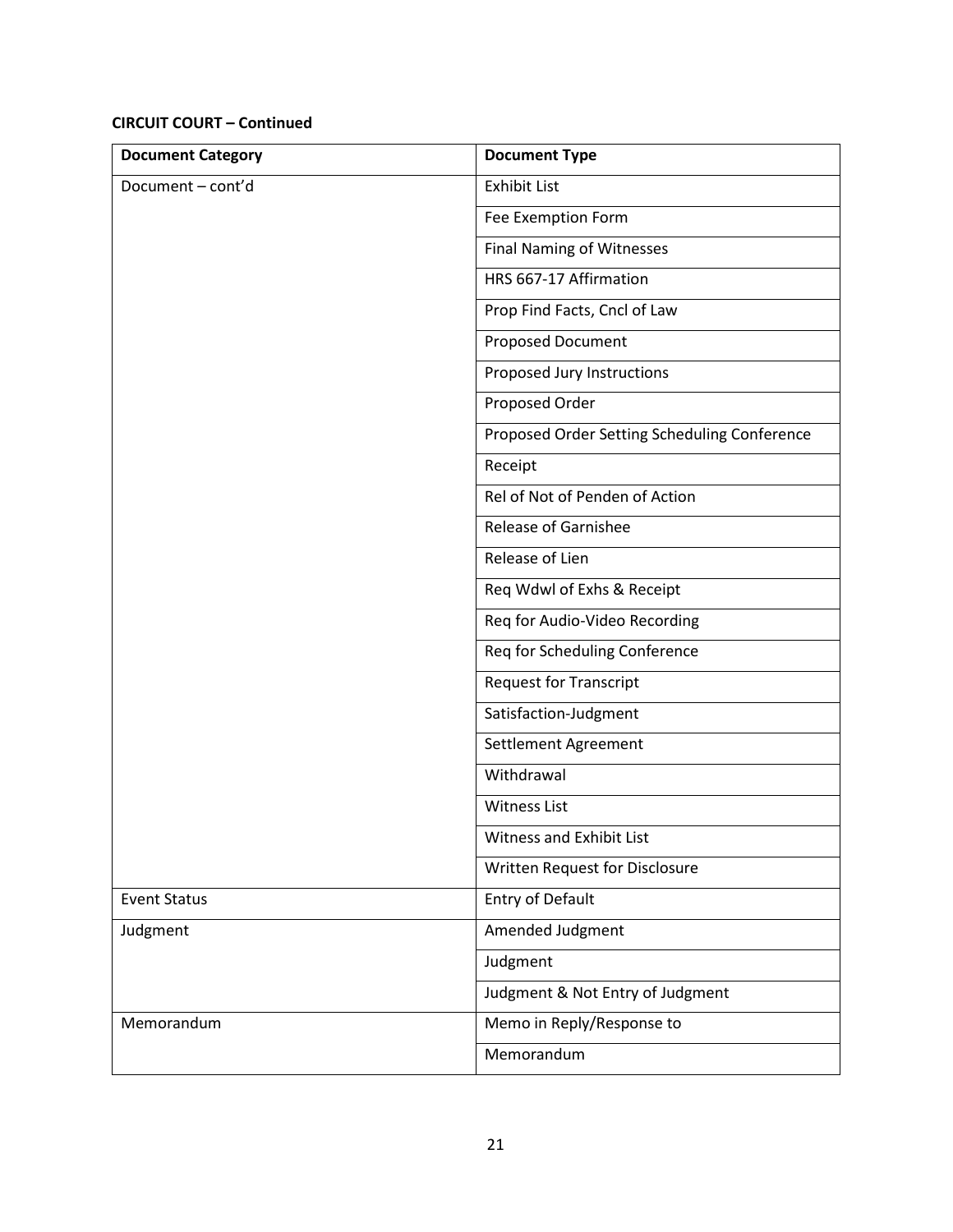| <b>Document Category</b> | <b>Document Type</b>                |
|--------------------------|-------------------------------------|
| Memorandum - cont'd      | Memorandum in Opposition            |
|                          | Memorandum in Support of            |
|                          | Memorandum of Pretrial              |
| Miscellaneous            | Change of Address                   |
|                          | Letter                              |
|                          | Return of Records/Exhibits          |
| Motion                   | Ex Parte - Ext For PTS              |
|                          | Ex Parte - Svc by Publication       |
|                          | Ex Parte Ext for Def Judgment       |
|                          | Ex Parte Ext for Service            |
|                          | Ex Parte Mot-Exam Judg Debtor       |
|                          | <b>Ex Parte Motion</b>              |
|                          | Ex Parte Motion/Petition            |
|                          | Ex Parte-iss out of state depo      |
|                          | Ex Parte-issue Garnishee Summons    |
|                          | Ex Parte-serv by Cert Mail          |
|                          | Mot-Default Judg/Summary Judg       |
|                          | Mot-Partial Summary Judgment        |
|                          | Mot for Confirmation of Sale        |
|                          | Motion for Reconsideration          |
|                          | <b>Motion for Taxation of Costs</b> |
|                          | Motion for                          |
|                          | Motion to Compel Discovery          |
|                          | <b>Motion to Continue</b>           |
|                          | <b>Motion to Dismiss</b>            |
|                          | Motion to Proceed in Forma Pauperis |
|                          | Motion to Quash                     |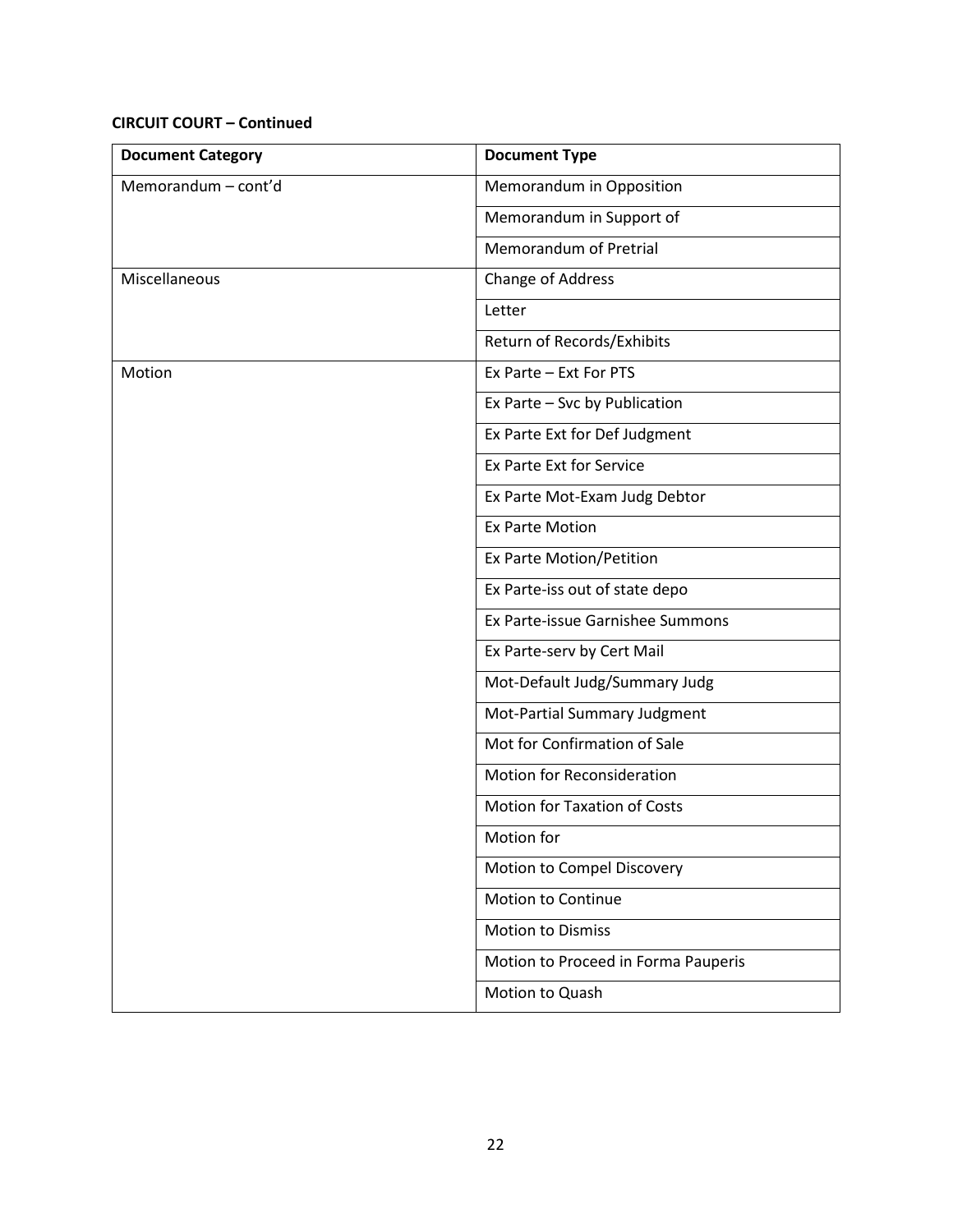| <b>Document Category</b> | <b>Document Type</b>           |
|--------------------------|--------------------------------|
| Motion - cont'd          | Motion to Set Aside            |
|                          | Motion to Vacate               |
|                          | Motion/Summary Judgment        |
|                          | Mtn for Withdrawal/Sub of Cnsl |
|                          | <b>Non-Hearing Motion</b>      |
|                          | Request                        |
|                          | Request for Default by Clerk   |
|                          | Request to be Exempt CAAP      |
|                          | Request-Entry Default          |
|                          | Request-Entry Default by Clerk |
| Notice                   | Amend Notice of Hearing        |
|                          | <b>Demand for Notice</b>       |
|                          | Not W/drawal of Mtn Filed On   |
|                          | Not-Chapter 3 Bankruptcy Peti  |
|                          | Notice                         |
|                          | Notice of Appeal               |
|                          | Notice of Dismissal            |
|                          | Notice of Dismissal - Partial  |
|                          | Notice of Entry of Judgment    |
|                          | Notice of Hearing              |
|                          | Notice of Removal              |
|                          | Notice of Setting              |
|                          | Notice of Taking Deposition    |
|                          | Notice-Appeal/Req Tr De Novo   |
|                          | Notice-Appearance/Counsel      |
|                          | Notice-Bankruptcy              |
|                          | Notice-Dismissal w/Prejudice   |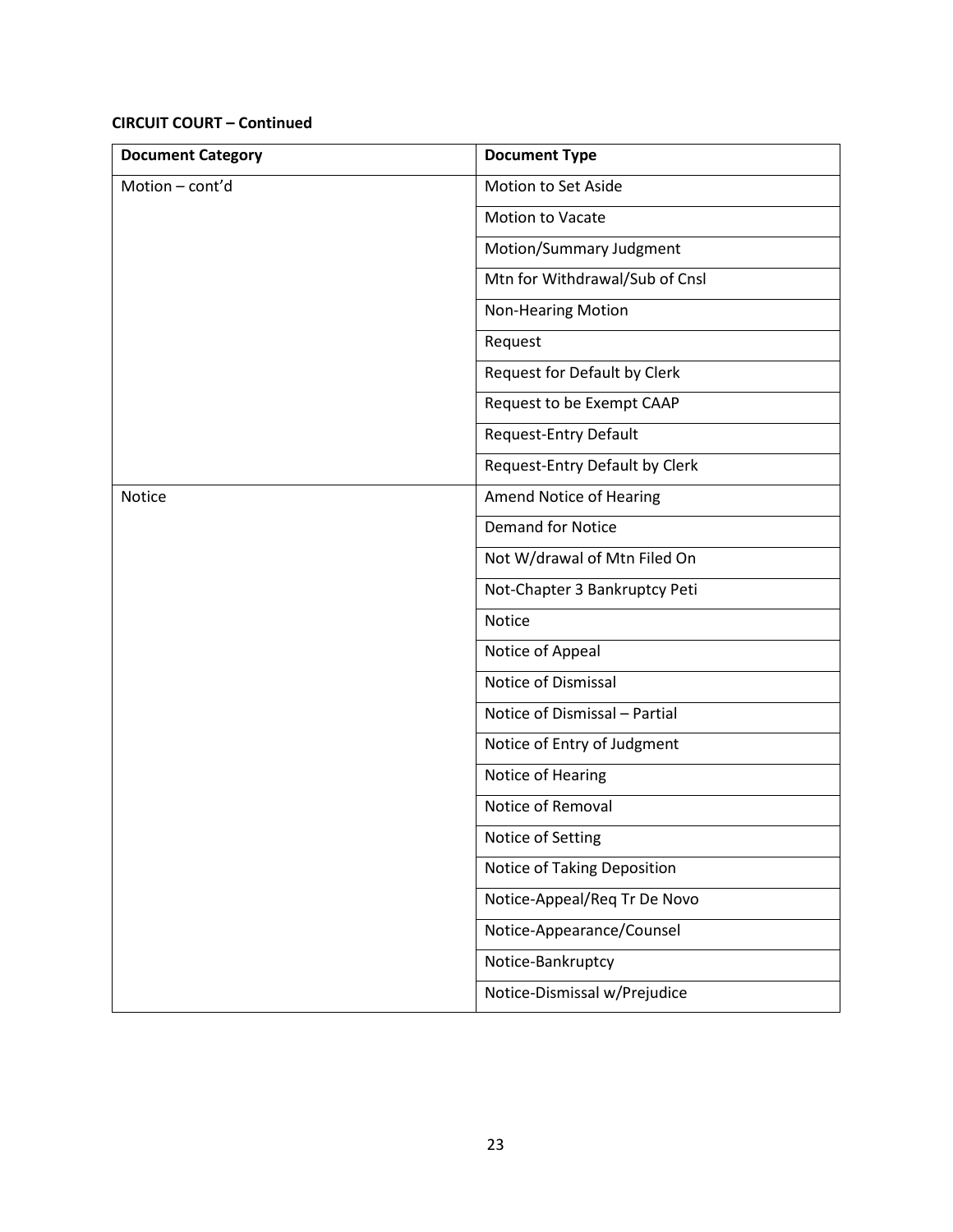| <b>Document Category</b>   | <b>Document Type</b>                |
|----------------------------|-------------------------------------|
| Notice - cont'd            | Notice of Dismissal w/o Prejudice   |
|                            | Notice-Entry Judgment/Order         |
|                            | Notice-Lis Pendens                  |
|                            | Notice-Pendency of Action           |
|                            | Notice-Resetting                    |
|                            | Notice-Submission                   |
|                            | Notice-Trial Setting                |
|                            | Notice-Trial Setting Conf           |
|                            | Waiver-Notice                       |
| ORD-Order                  | Fee Standing Ord of Restituti       |
| OTH - Other Documents      | <b>Official Receipt</b>             |
|                            | Other                               |
|                            | Satisfaction                        |
| PET - Petition             | <b>Amended Petition</b>             |
|                            | Ex Parte Pet to Renew Letters       |
|                            | <b>Ex Parte Petition</b>            |
|                            | Ex Parte Petition for TRO           |
|                            | Pet-Det Good Faith Settlement       |
|                            | Pet/Adm to Drug Court TIV           |
|                            | Pet/Adm to Drug Court TV            |
|                            | Petiti-Amend Trans/Number           |
|                            | Petition For                        |
|                            | <b>Petition-Post Convict Relief</b> |
| RPT - Reports and Findings | <b>Bankruptcy Status Rpt</b>        |
|                            | Commissioner's Report               |
|                            | Joint Report of the Parties         |
|                            | <b>Status Report</b>                |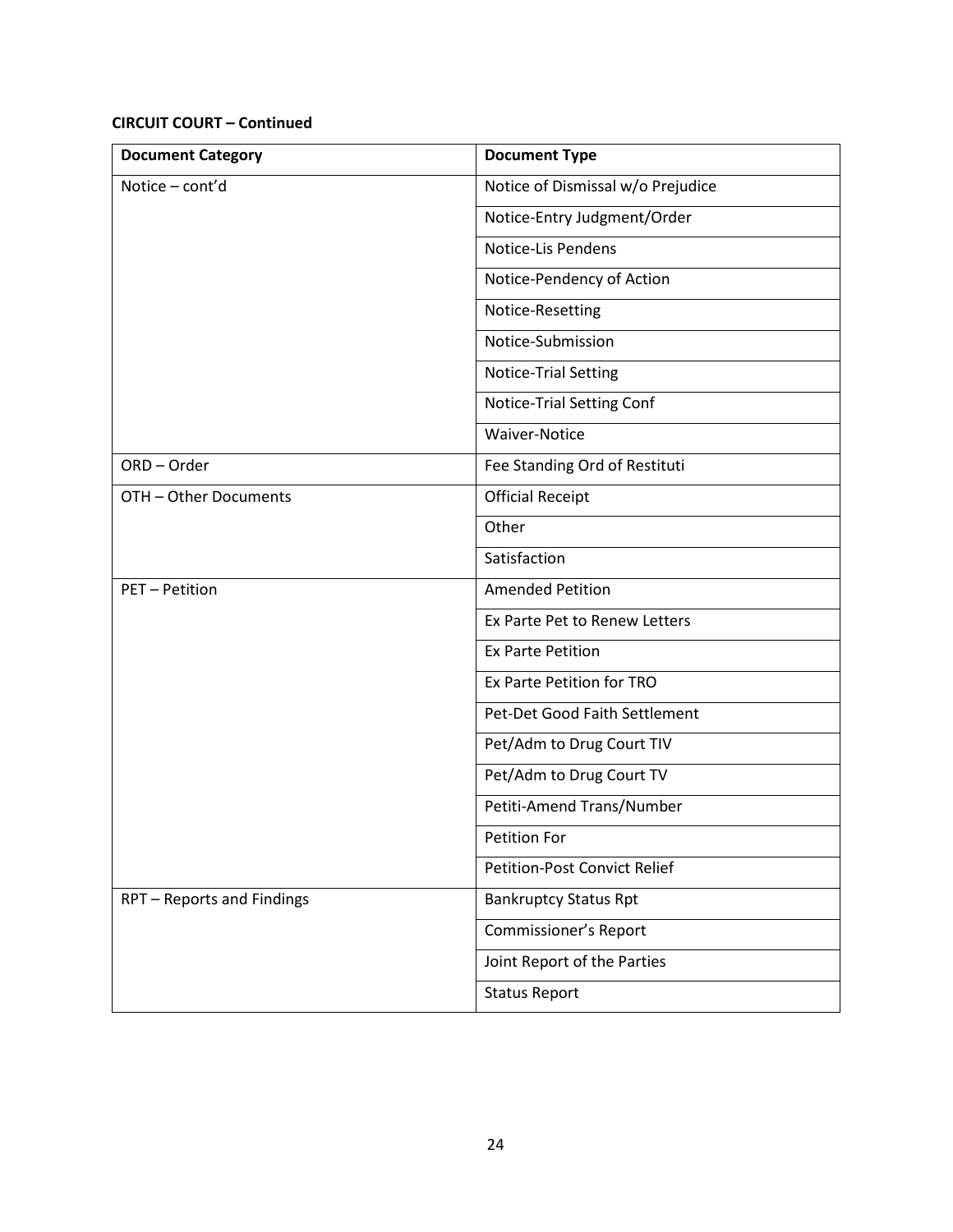| <b>Document Category</b> | <b>Document Type</b>                   |
|--------------------------|----------------------------------------|
| Response                 | ANSWER TO COMPLAINT                    |
|                          | Answer                                 |
|                          | Answer & Disclosure                    |
|                          | Answer; Addt't Claims                  |
|                          | Reply                                  |
|                          | Response                               |
| Service                  | Acknowledgment of Receipt              |
|                          | Acknowledgment of Service              |
|                          | <b>Affidavit of Mailing</b>            |
|                          | <b>Affidavit of Publication</b>        |
|                          | <b>Affidavit of Service</b>            |
|                          | Appear & Ack of Service                |
|                          | <b>Certificate of Mailing</b>          |
|                          | <b>Certificate of Service</b>          |
|                          | Declaration re: Attempt Svc            |
|                          | Proof of Mailing                       |
|                          | Proof of Service by Mail               |
|                          | Return of Service or Summons           |
|                          | Service-Return/Acknowledgement         |
|                          | <b>Statement of Mailing</b>            |
|                          | Statement of Mailing: Exh 1&2          |
|                          | Statement of Mailing: Exh A&B          |
| Statements               | <b>Closing Statement</b>               |
|                          | <b>Position Statement</b>              |
|                          | <b>Pre Trial Statement</b>             |
|                          | <b>Responsive Pretrial Statement</b>   |
|                          | <b>Scheduling Conference Statement</b> |
|                          | <b>Settlement Conf Statement</b>       |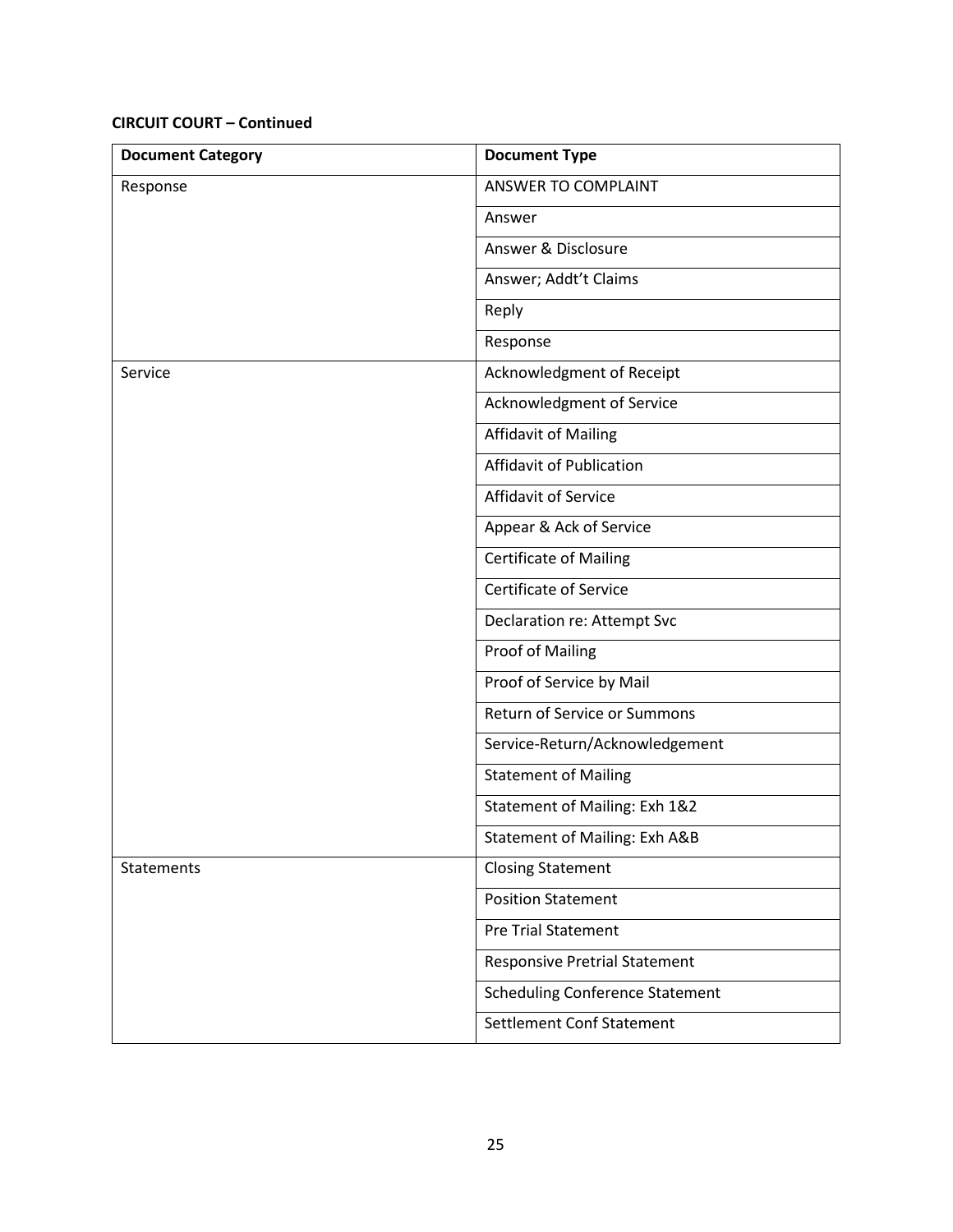| <b>Document Category</b>    | <b>Document Type</b>                            |
|-----------------------------|-------------------------------------------------|
| Statements-cont'd           | <b>Statement of Stipulation</b>                 |
|                             | Stip Dis w/oPrej all Cla & Pty                  |
|                             | Stip Dism w/Prej all Cla & Pty                  |
|                             | Stip to Continue Case                           |
|                             | Stipul-Continue He/Order                        |
|                             | <b>Stipulation to Dismiss</b>                   |
|                             | Stipulation to                                  |
| Subpoena                    | Subpoena                                        |
|                             | Subpoena Duces Tecum                            |
| <b>Supporting Documents</b> | Acknowledgment of Authority                     |
|                             | <b>Additional Claims Info Sheet</b>             |
|                             | Affidavit                                       |
|                             | <b>Affidavit Filed</b>                          |
|                             | Affidavit of Attesting Witness                  |
|                             | Approval                                        |
|                             | Approval & Joinder                              |
|                             | <b>Attorney Affirmation</b>                     |
|                             | <b>Birth Certificate</b>                        |
|                             | Cert Copy Last Will & Testament                 |
|                             | Certificate of Death                            |
|                             | Certificate of Service of Scheduling Conference |
|                             | Certified Record of Appeal                      |
|                             | <b>Civil Information Sheet</b>                  |
|                             | Decia Jdg Cred Garnish Wages                    |
|                             | Declaration                                     |
|                             | Disclaimer                                      |
|                             | Disclosure of                                   |
|                             | Distribution St & Acct of Comm                  |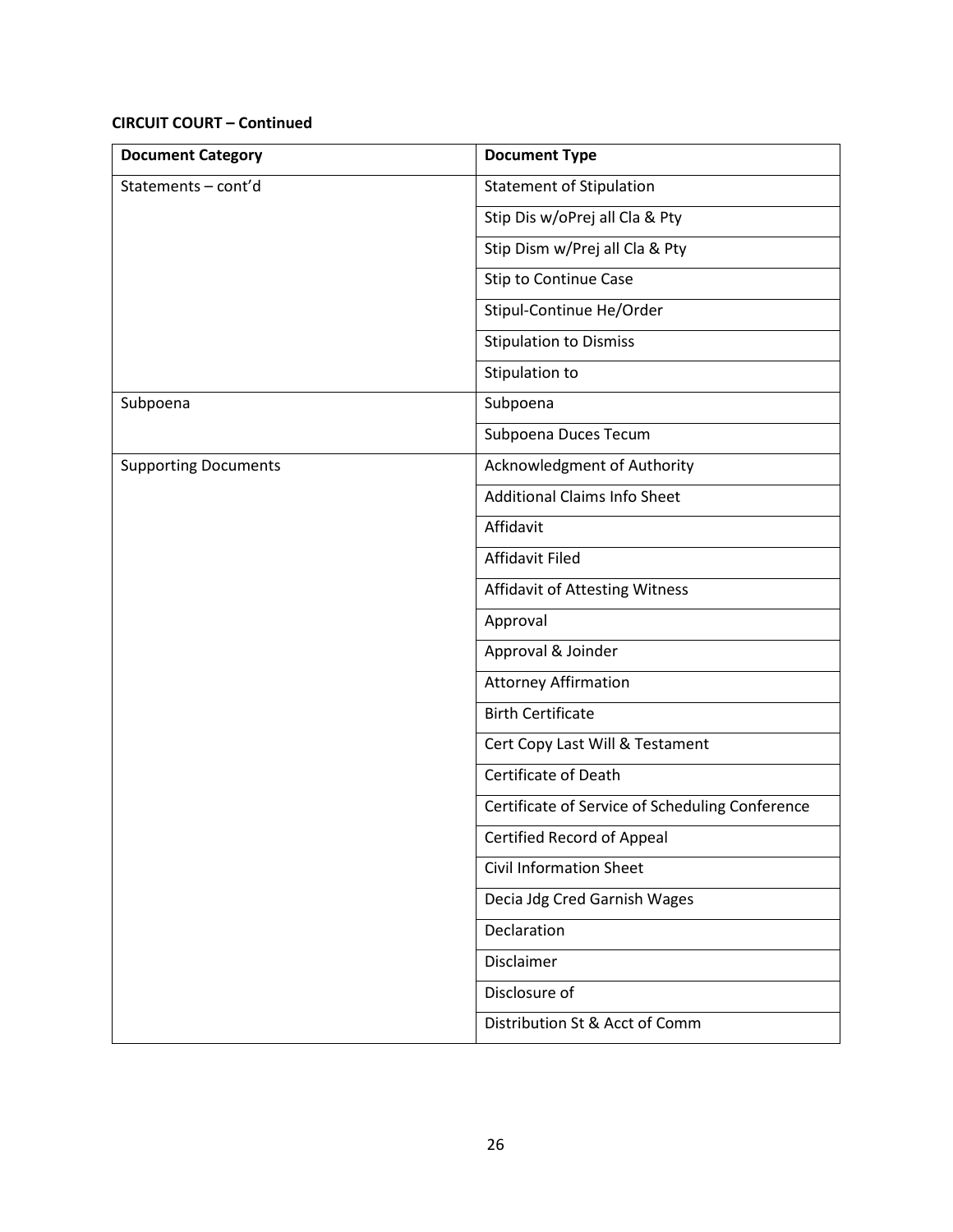| <b>Document Category</b>      | <b>Document Type</b>         |
|-------------------------------|------------------------------|
| Supporting Documents - cont'd | Errata Re:                   |
|                               | Exhibit                      |
|                               | <b>Final Report</b>          |
|                               | Inventory                    |
|                               | Joinder                      |
|                               | Joinder and waiver of Notice |
|                               | Objections                   |
|                               | <b>Suggestion of Death</b>   |
|                               | Summons                      |
|                               | Supp Cert Record on Appeal   |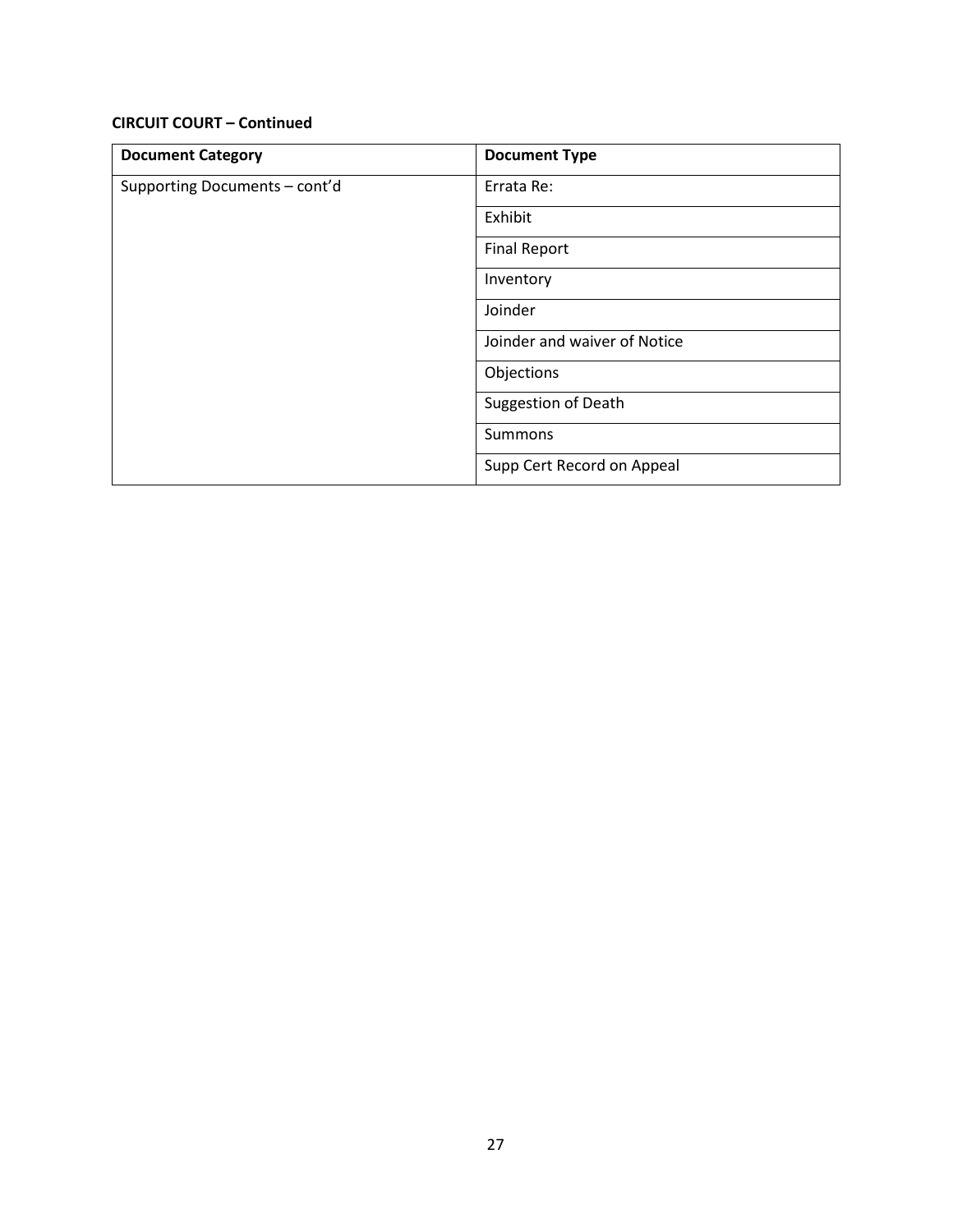#### **FAMILY COURT**

| <b>Document Category</b>      | <b>Document Type</b>                          |
|-------------------------------|-----------------------------------------------|
| Application                   | Application                                   |
|                               | <b>Filing Fee Waiver Request</b>              |
| <b>Brief</b>                  | Answering Brief                               |
|                               | <b>Opening Brief</b>                          |
|                               | <b>Reply Brief</b>                            |
|                               | <b>Supplemental Opening Brief</b>             |
| Complaints                    | Administrative Findings & Order               |
|                               | <b>Complaint Amended</b>                      |
|                               | Counterclaim                                  |
|                               | Complaint                                     |
|                               | <b>Complaint and Summons</b>                  |
|                               | Civil Union Divorce Info                      |
|                               | <b>Exemplified Foreign Judgment</b>           |
|                               | <b>Notice Kids First</b>                      |
|                               | <b>Matrimonial Action Info</b>                |
|                               | Notice of Appeal to Family Court              |
|                               | Registration of Foreign Child Custody Order   |
|                               | <b>Registration of Support Order</b>          |
|                               | <b>Uniform Support Petition</b>               |
|                               | Cross Claim                                   |
| <b>Confidential Documents</b> | Info Confidential Notice - HCCR9              |
|                               | Info Confidential Document - HCCR9            |
| Counsel                       | Affidavit/Declaration Re: Attorney Fees, Cost |
|                               | Request for Attorney's Fee and Costs          |
|                               | Withdrawal & Sub. of Counsel                  |
| Document                      | Certificate of Live Birth                     |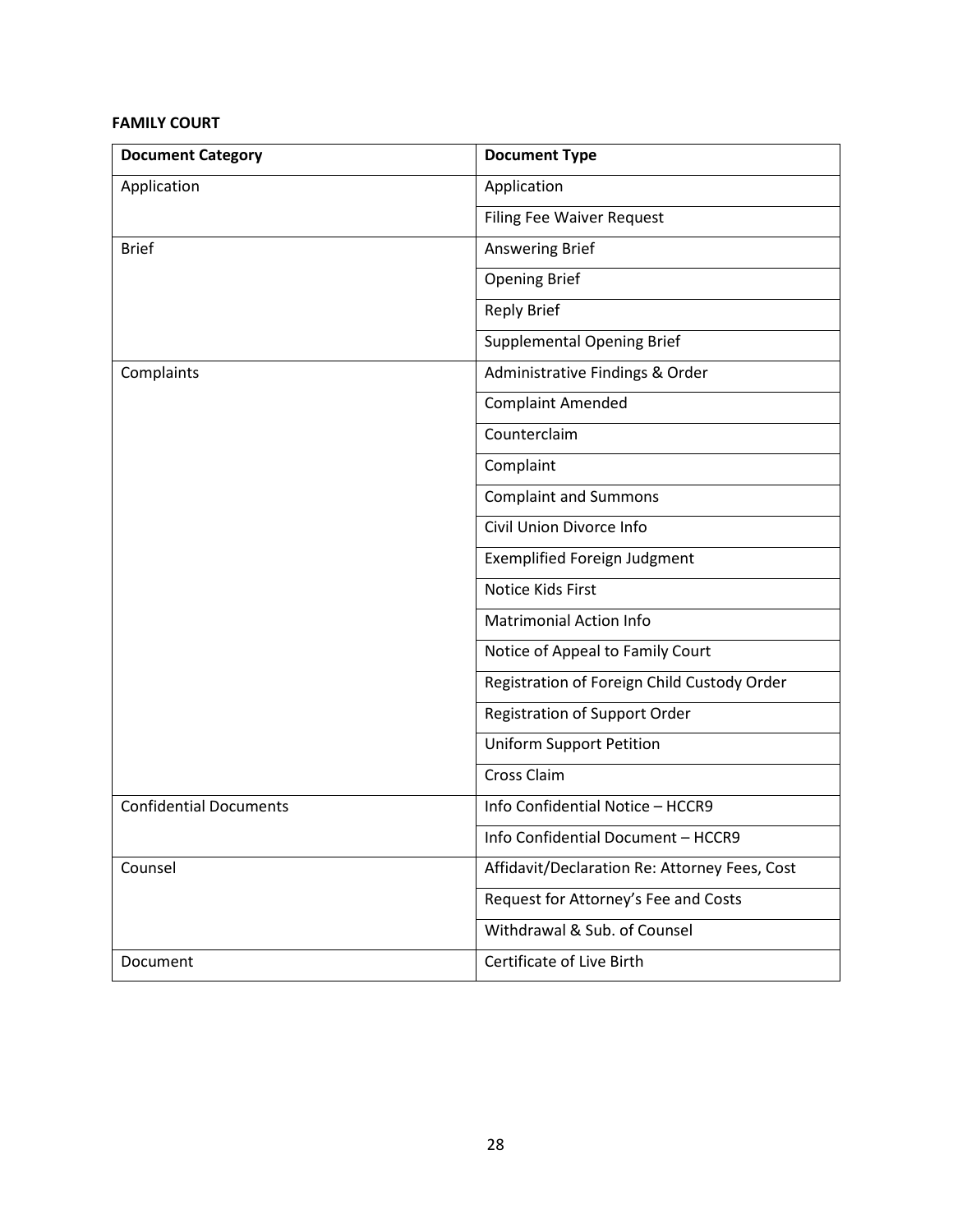| <b>Document Category</b> | <b>Document Type</b>                            |
|--------------------------|-------------------------------------------------|
| Document - cont'd        | Disposition                                     |
|                          | Document                                        |
|                          | <b>Exhibit List</b>                             |
|                          | List of Exhibits                                |
|                          | Proposed Findings of Facts & Conclusions of Law |
|                          | Proposed Document                               |
|                          | <b>Request for Transcript</b>                   |
|                          | Proposed Order                                  |
|                          | Request for Withdrawal of Exhibits & Receipt    |
|                          | <b>Witness List</b>                             |
|                          | Request for Withdrawal of Exhibits & Receipt    |
|                          | <b>Witness List</b>                             |
|                          | Written Request for Disclosure                  |
|                          | <b>Entry of Default</b>                         |
| <b>Event Status</b>      | Proposed Judgment                               |
| Judgment                 | Memorandum                                      |
| Memorandums              | Memorandum in Opposition                        |
|                          | Memorandum in Support of                        |
|                          | Appearance of Counsel                           |
| Miscellaneous            | Change of Address                               |
|                          | Letter                                          |
|                          | <b>Property Division Chart</b>                  |
|                          | <b>Ex Parte Motion</b>                          |
| <b>Motions</b>           | Motion For _                                    |
|                          | <b>Non-Hearing Motion</b>                       |
| Notices                  | Amended Notice of Hearing                       |
|                          | Amended Notice of Appeal                        |
|                          | Notice - Appearance/Counsel                     |
|                          | Notice - Entry Judgment/Order                   |
|                          | Notice of Hearing                               |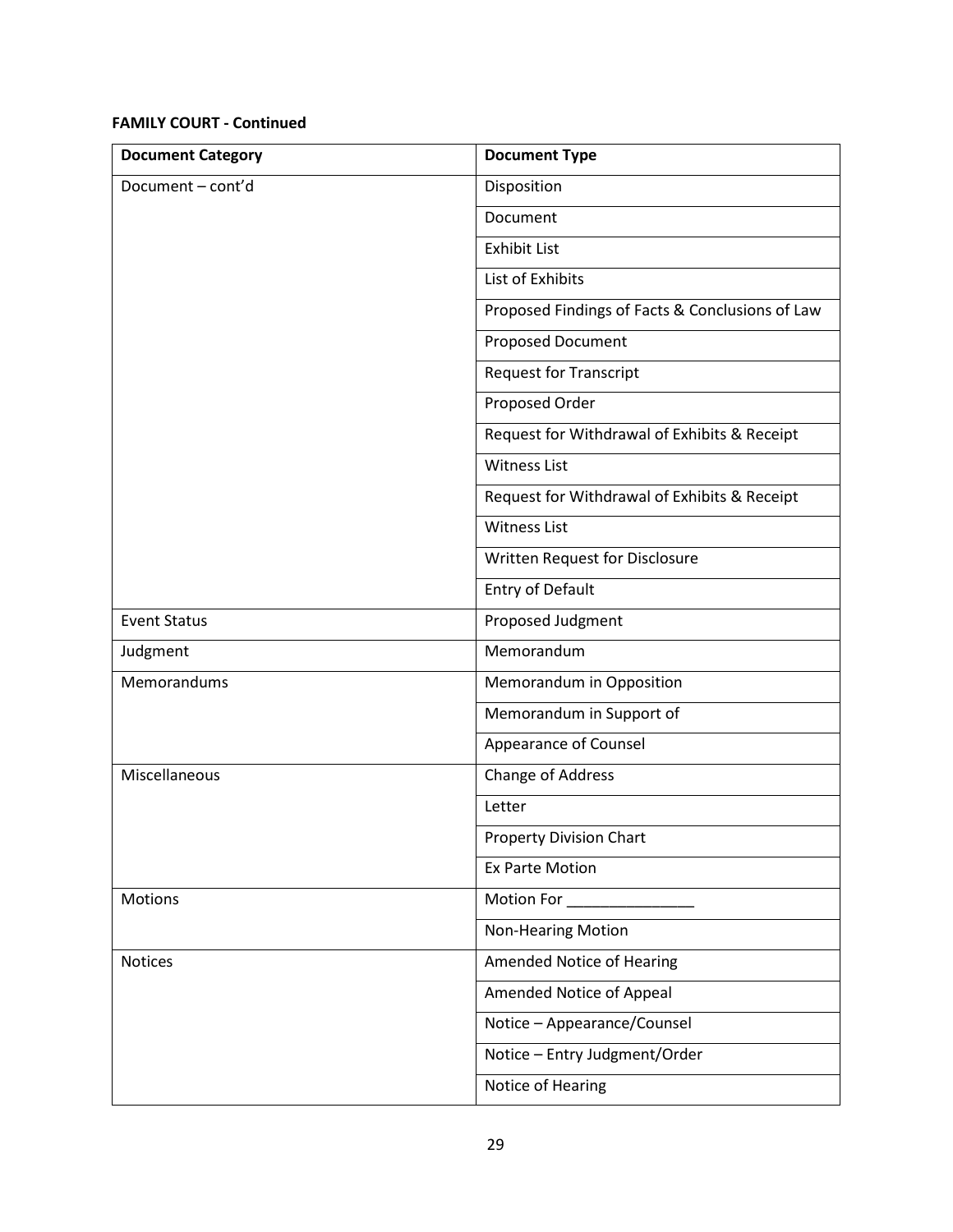| <b>Document Category</b>   | <b>Document Type</b>                                         |
|----------------------------|--------------------------------------------------------------|
| Notices - cont'd           | <b>Notice</b>                                                |
|                            | Notice - Submission                                          |
| Order                      | Order/Notice Withholding Income Child Support                |
|                            | Proposed Order                                               |
| <b>Other Documents</b>     | Other                                                        |
|                            | Proposed Divorce Decree                                      |
| Petitions                  | <b>Amended Petition</b>                                      |
|                            | <b>Emergency Ex Parte Petition</b>                           |
|                            | <b>Ex Parte Petition</b>                                     |
|                            | Ex Parte Petition for TRO                                    |
|                            | Petition For _____                                           |
|                            | Petition for Adoption (Adult)                                |
|                            | Petition for Adoption (Father)                               |
|                            | Petition for Paternity/Custody Visitation &<br>Support Order |
|                            | Petition for Custody, Visitation Support Order<br>after VEP  |
| Report                     | Initial Report Guardian Incapacitated Person                 |
| <b>Report and Findings</b> | Annual Report of Guardian                                    |
|                            | <b>Bankruptcy Status Report</b>                              |
|                            | <b>Custody Evaluators Report</b>                             |
|                            | Guardian Ad Litem Report                                     |
|                            | Report of the Fact Finder                                    |
|                            | Report - Kokua Kanwai                                        |
|                            | <b>Status Report/Recommendations</b>                         |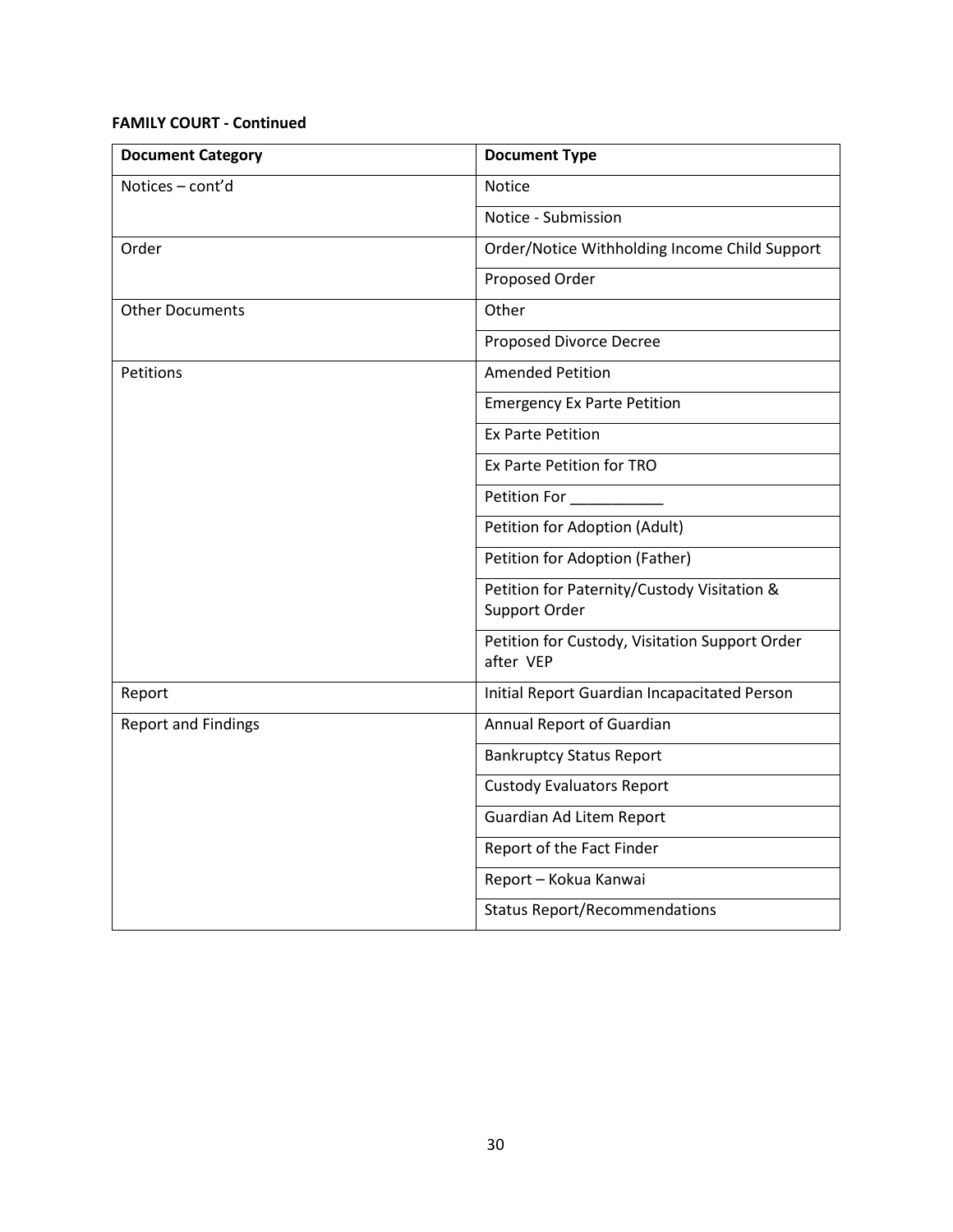| <b>Document Category</b> | <b>Document Type</b>             |
|--------------------------|----------------------------------|
| Response                 | Answer to Complaint              |
|                          | Answer                           |
|                          | Appearance & Waiver              |
|                          | Consent                          |
|                          | Reply                            |
|                          | Response                         |
|                          | Response to Petition             |
| Service                  | Acknowledgment of Receipt        |
|                          | Affidavit - Mail in Lieu Publish |
|                          | Affidavit of Service             |
|                          | <b>Affidavit of Mailing</b>      |
|                          | <b>Affidavit of Publication</b>  |
|                          | Acknowledgement of Service       |
|                          | <b>Certificate of Mailing</b>    |
|                          | <b>Certificate of Service</b>    |
|                          | Proof of Mailing                 |
|                          | Proof of Service                 |
|                          | Service - Return/Acknowledgment  |
|                          | <b>Return of Service</b>         |
|                          | <b>Statement of Mailing</b>      |
| Statements               | Custody/Visitation Statement     |
|                          | <b>Position Statement</b>        |
|                          |                                  |
| Subpoena                 | Subpoena                         |
|                          | Subpoena Duces Tecum             |